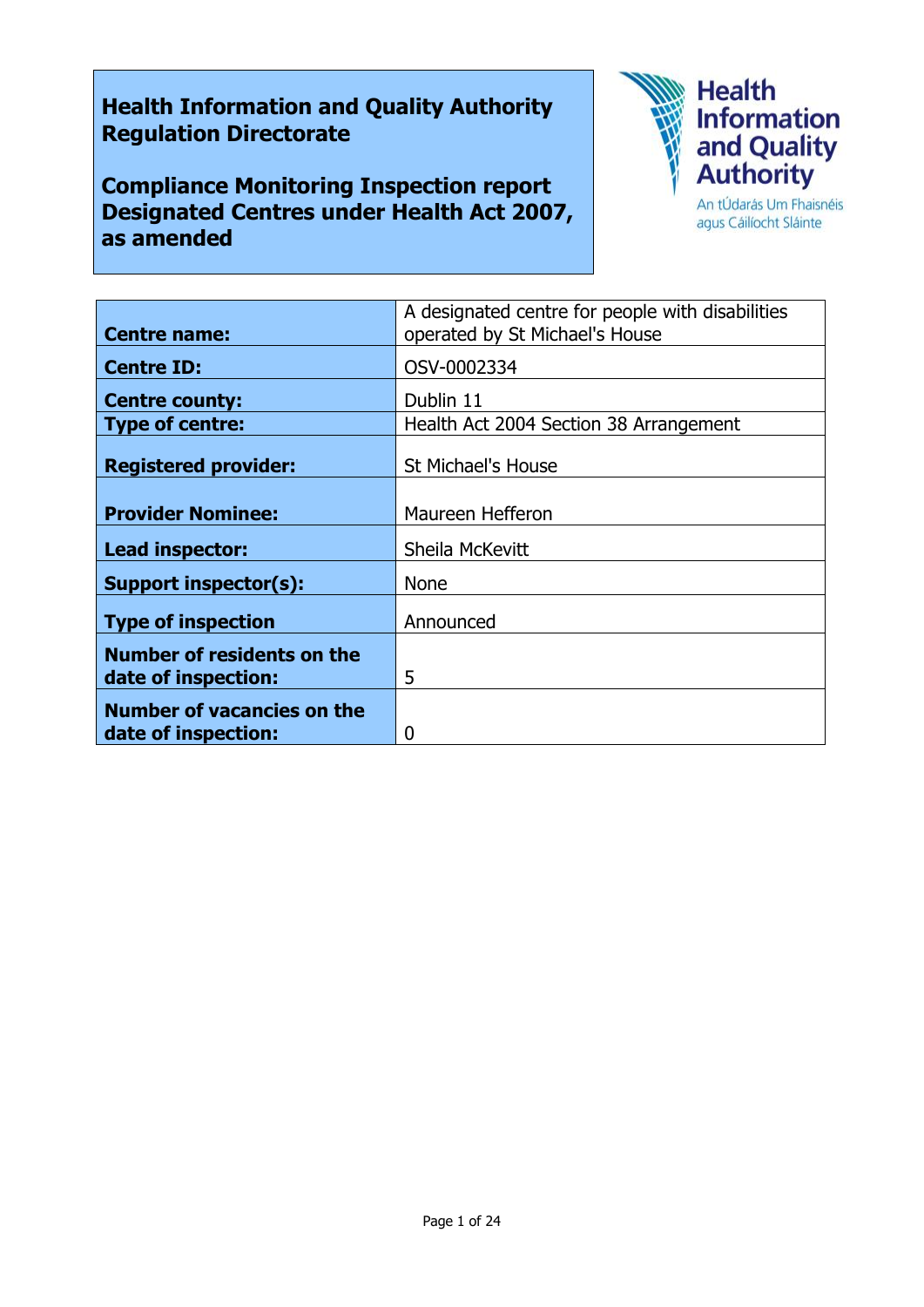## **About monitoring of compliance**

The purpose of regulation in relation to designated centres is to safeguard vulnerable people of any age who are receiving residential care services. Regulation provides assurance to the public that people living in a designated centre are receiving a service that meets the requirements of quality standards which are underpinned by regulations. This process also seeks to ensure that the health, wellbeing and quality of life of people in residential care is promoted and protected. Regulation also has an important role in driving continuous improvement so that residents have better, safer lives.

The Health Information and Quality Authority has, among its functions under law, responsibility to regulate the quality of service provided in designated centres for children, dependent people and people with disabilities.

Regulation has two aspects:

• Registration: under Section 46(1) of the Health Act 2007 any person carrying on the business of a designated centre can only do so if the centre is registered under this Act and the person is its registered provider.

▪ Monitoring of compliance: the purpose of monitoring is to gather evidence on which to make judgments about the ongoing fitness of the registered provider and the provider's compliance with the requirements and conditions of his/her registration.

Monitoring inspections take place to assess continuing compliance with the regulations and standards. They can be announced or unannounced, at any time of day or night, and take place:

▪ to monitor compliance with regulations and standards

▪ following a change in circumstances; for example, following a notification to the Health Information and Quality Authority's Regulation Directorate that a provider has appointed a new person in charge

▪ arising from a number of events including information affecting the safety or wellbeing of residents

The findings of all monitoring inspections are set out under a maximum of 18 outcome statements. The outcomes inspected against are dependent on the purpose of the inspection. Where a monitoring inspection is to inform a decision to register or to renew the registration of a designated centre, all 18 outcomes are inspected.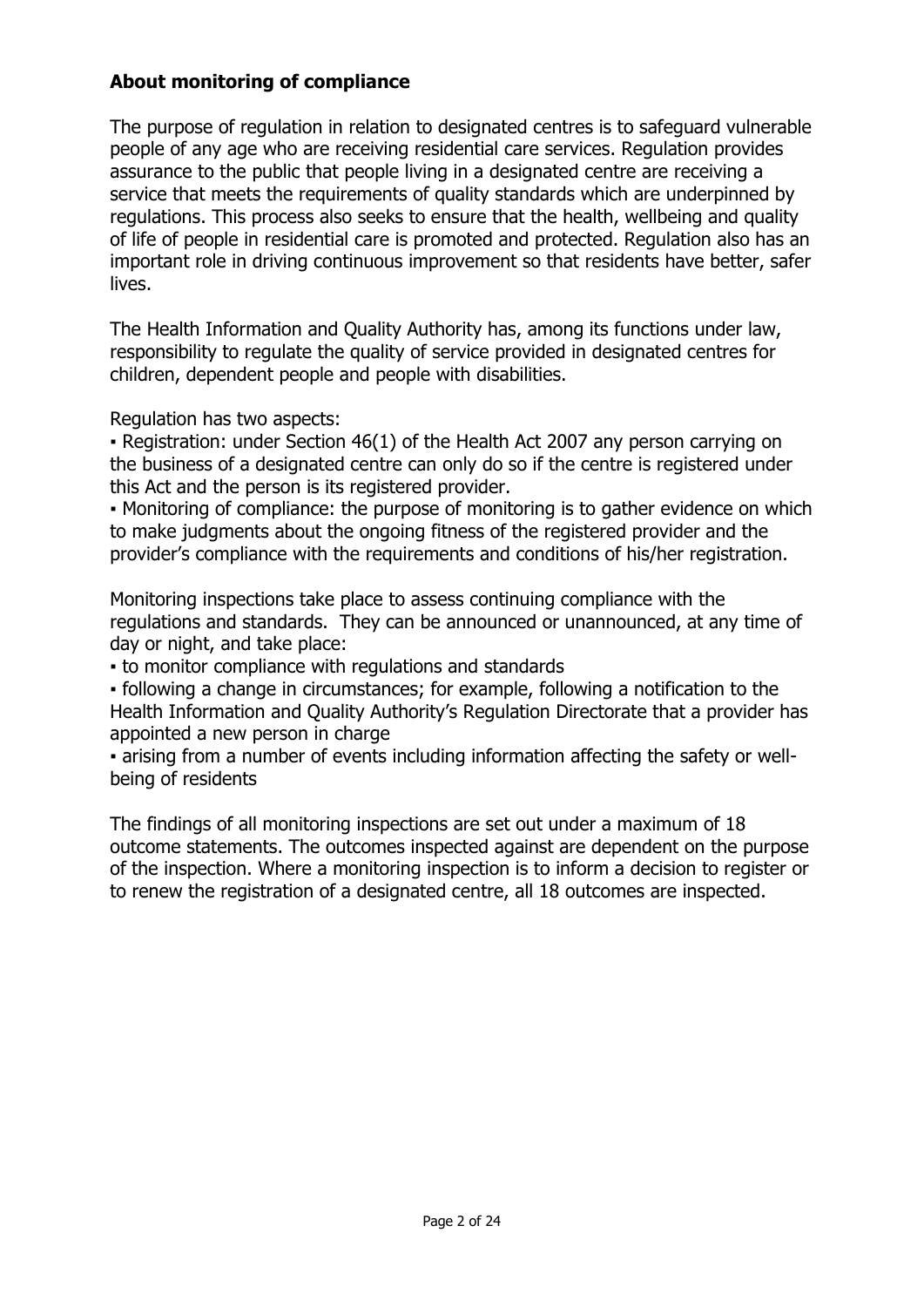**Compliance with the Health Act 2007 (Care and Support of Residents in Designated Centres for Persons (Children And Adults) With Disabilities) Regulations 2013, Health Act 2007 (Registration of Designated Centres for Persons (Children and Adults with Disabilities) Regulations 2013 and the National Standards for Residential Services for Children and Adults with Disabilities.**

This inspection report sets out the findings of a monitoring inspection, the purpose of which was to inform a registration decision. This monitoring inspection was announced and took place over 2 day(s).

#### **The inspection took place over the following dates and times**

| From:               | To:                 |
|---------------------|---------------------|
| 20 April 2015 10:00 | 20 April 2015 16:30 |
| 21 April 2015 09:30 | 21 April 2015 14:00 |

The table below sets out the outcomes that were inspected against on this inspection.

| Outcome 01: Residents Rights, Dignity and Consultation                     |
|----------------------------------------------------------------------------|
| Outcome 02: Communication                                                  |
| Outcome 03: Family and personal relationships and links with the community |
| Outcome 04: Admissions and Contract for the Provision of Services          |
| <b>Outcome 05: Social Care Needs</b>                                       |
| Outcome 06: Safe and suitable premises                                     |
| Outcome 07: Health and Safety and Risk Management                          |
| Outcome 08: Safeguarding and Safety                                        |
| Outcome 09: Notification of Incidents                                      |
| Outcome 10. General Welfare and Development                                |
| Outcome 11. Healthcare Needs                                               |
| Outcome 12. Medication Management                                          |
| Outcome 13: Statement of Purpose                                           |
| Outcome 14: Governance and Management                                      |
| Outcome 15: Absence of the person in charge                                |
| Outcome 16: Use of Resources                                               |
| Outcome 17: Workforce                                                      |
| Outcome 18: Records and documentation                                      |

### **Summary of findings from this inspection**

This was the first inspection of the centre by the Authority. The inspection was an announced monitoring inspection and formed part of the assessment of the application for registration made by the provider. The inspection took place over two days and as part of the inspection, practices were observed and relevant documentation reviewed such as care plans, medical records, accident logs, policies and procedures and staff files. The views of residents, relatives and staff members of the centre were also sought.

As part of the application for renewal of registration, the provider was requested to submit relevant documentation to the Health Information and Quality Authority (the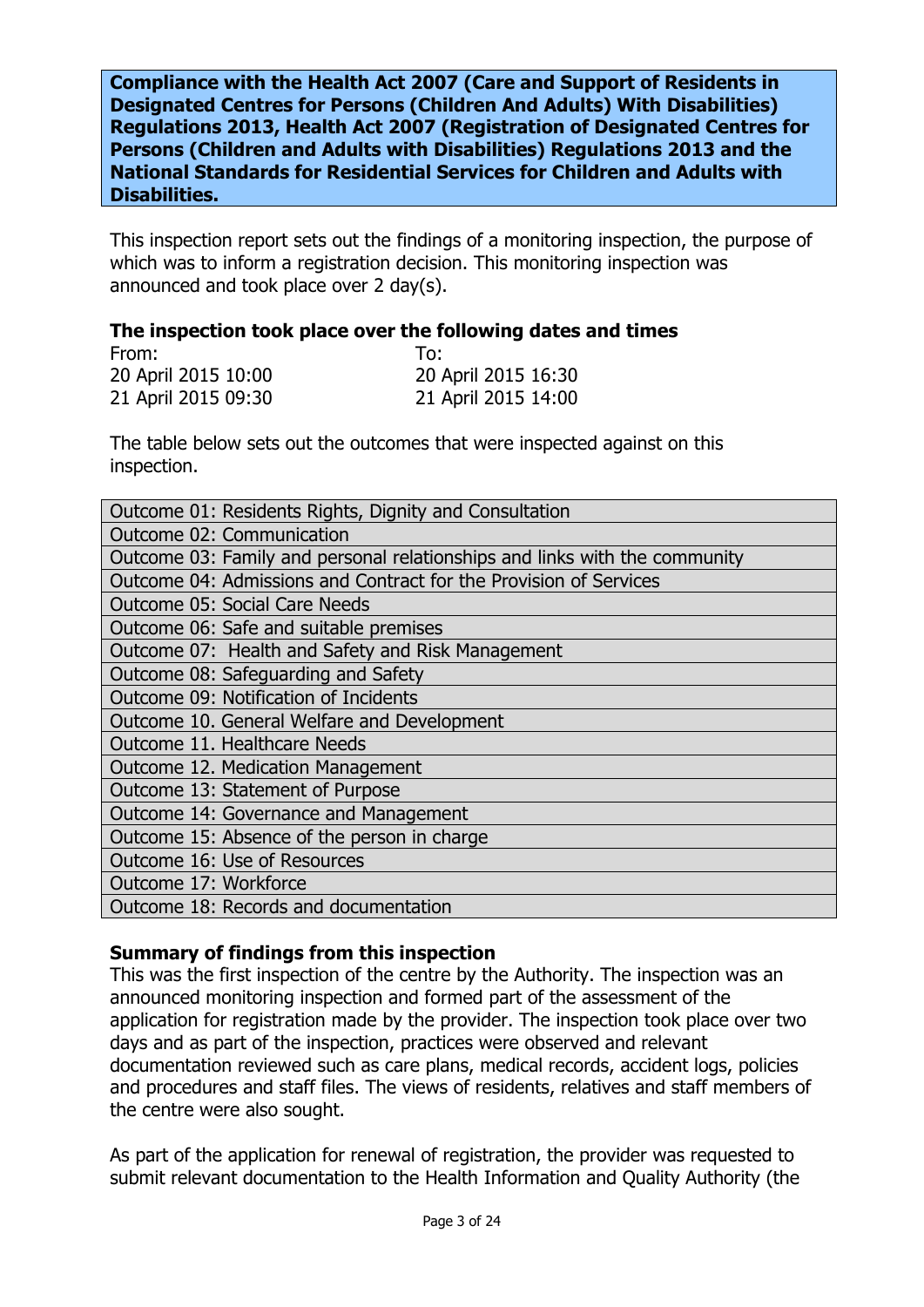Authority). All documents submitted by the provider for the purposes of application to register were found to be satisfactory. However, two documents one in relation to planning compliance and the other relating to fire compliance remain outstanding and are required to be submitted to the Authority before a recommendation for registration can be made by the inspector.

The fitness of the person in charge was assessed through interview and throughout the inspection process to determine fitness for registration purposes and was found to have satisfactory knowledge of their role and responsibilities under the legislation and sufficient experience and knowledge to provide safe and appropriate care to residents. The fitness of the nominated person on behalf of the provider will also be considered as part of this process.

The centre was established to provide care for a maximum of five adults with physical and/or intellectual disabilities who have social care needs. On inspection there were five residents living in the centre long term. A number of feedback questionnaires from residents' and relatives were received by the Authority during the inspection. The opinions expressed through the questionnaires were broadly satisfactory with services and facilities provided. In particular, relatives and residents were very complimentary on the manner in which staff provided support to residents.

Evidence of good practice was found across all outcomes, 14 out of 18 outcomes inspected against were in compliance with the Regulations. One in substantial compliance related to the statement of purpose, which required review in order to meet schedule 1 requirements.. One outcome was judged to be moderately non complaint, it related to records, specifically policies outlined in schedule 5 one policy not being available and one not reflective of the legislative requirements. The two major non compliances were in relation to the outstanding documents, mentioned above, which are required to progress the registration of the centre and the inappropriate storage of medications.

The action plans at the end of this report identifies those areas where improvements are required.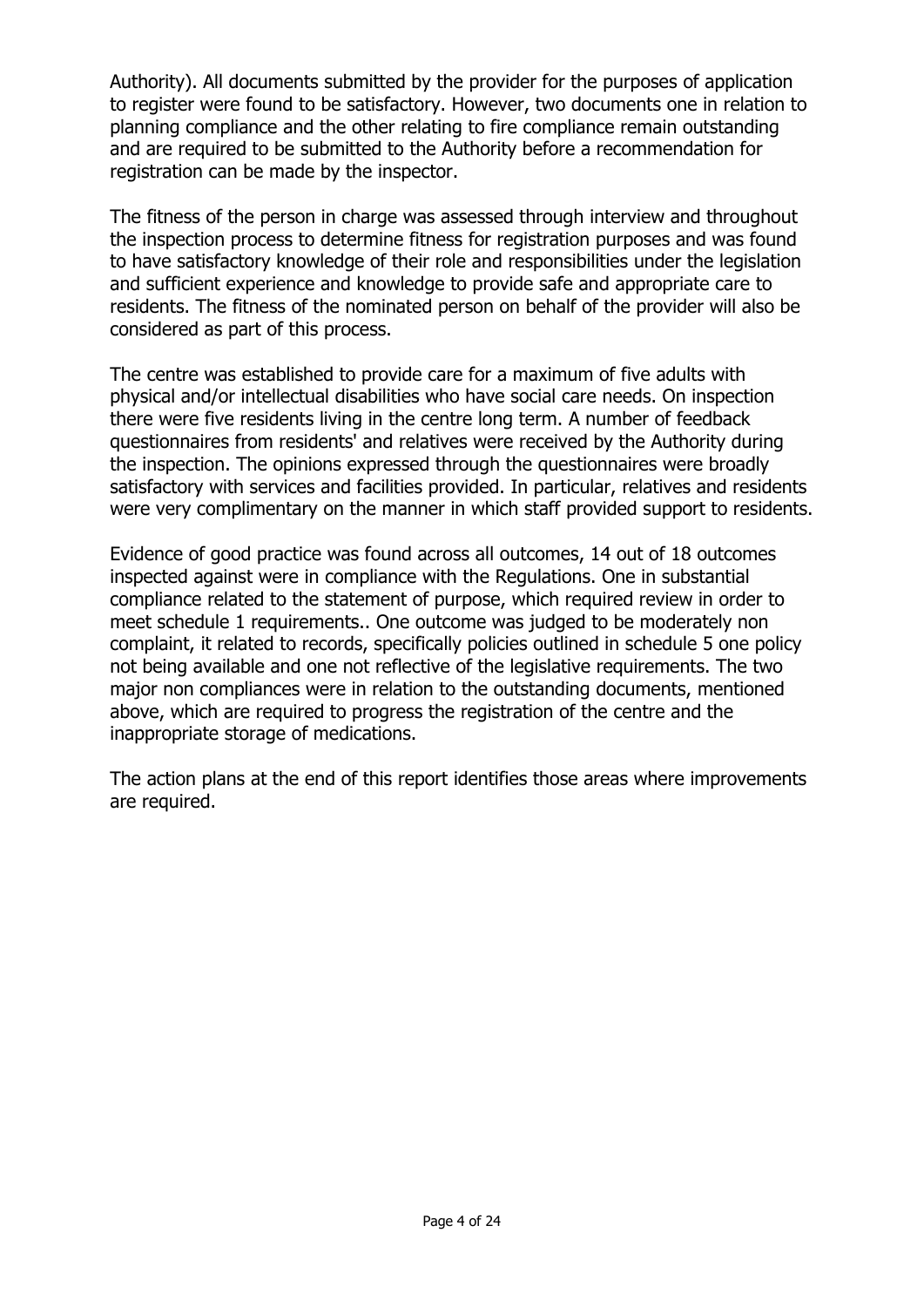**Section 41(1)(c) of the Health Act 2007. Compliance with the Health Act 2007 (Care and Support of Residents in Designated Centres for Persons (Children And Adults) With Disabilities) Regulations 2013, Health Act 2007 (Registration of Designated Centres for Persons (Children and Adults with Disabilities) Regulations 2013 and the National Standards for Residential Services for Children and Adults with Disabilities.**

## **Outcome 01: Residents Rights, Dignity and Consultation**

Residents are consulted with and participate in decisions about their care and about the organisation of the centre. Residents have access to advocacy services and information about their rights. Each resident's privacy and dignity is respected. Each resident is enabled to exercise choice and control over his/her life in accordance with his/her preferences and to maximise his/her independence. The complaints of each resident, his/her family, advocate or representative, and visitors are listened to and acted upon and there is an effective appeals procedure.

# **Theme:**

Individualised Supports and Care

# **Outstanding requirement(s) from previous inspection(s):**

This was the centre's first inspection by the Authority.

## **Findings:**

Residents' were consulted with and participated in decisions about their care. They were provided with information about their rights and each resident's privacy and dignity was respected.

Residents had a meeting every Tuesday evening where they planned their evening meals for the week, each of the five residents selecting a meal of their choice to prepare and cook on an evening of the week. They also discussed and planned group and individual activities, individual appointments and personal plans for the week and weekend ahead. Visits to and from family homes and pre-arranged visitors/friends calling to the centre were also discussed at these meetings. There was a small private sitting room where residents could receive visitors in private.

Resident's privacy and dignity was respected. Residents answered the front door to their home. Four of the five residents had a key for the front door and each had a key which enabled them to lock their bedroom door if they wished. The bathroom/shower room and toilet doors had privacy locks in place. All windows had blinds and curtains in place.

The rights of residents' were respected. Residents told the inspector they had choice and retained autonomy of their own life. The inspector met all five residents' over the two day inspection. Residents' said they were free to make chooses about their daily routine and when needed were facilitated by staff. For example, some residents had chosen to remain in the house on the days of inspection so they could inform the inspector of how life was for them.

Residents' confirmed they had access to advocacy services and the availability of the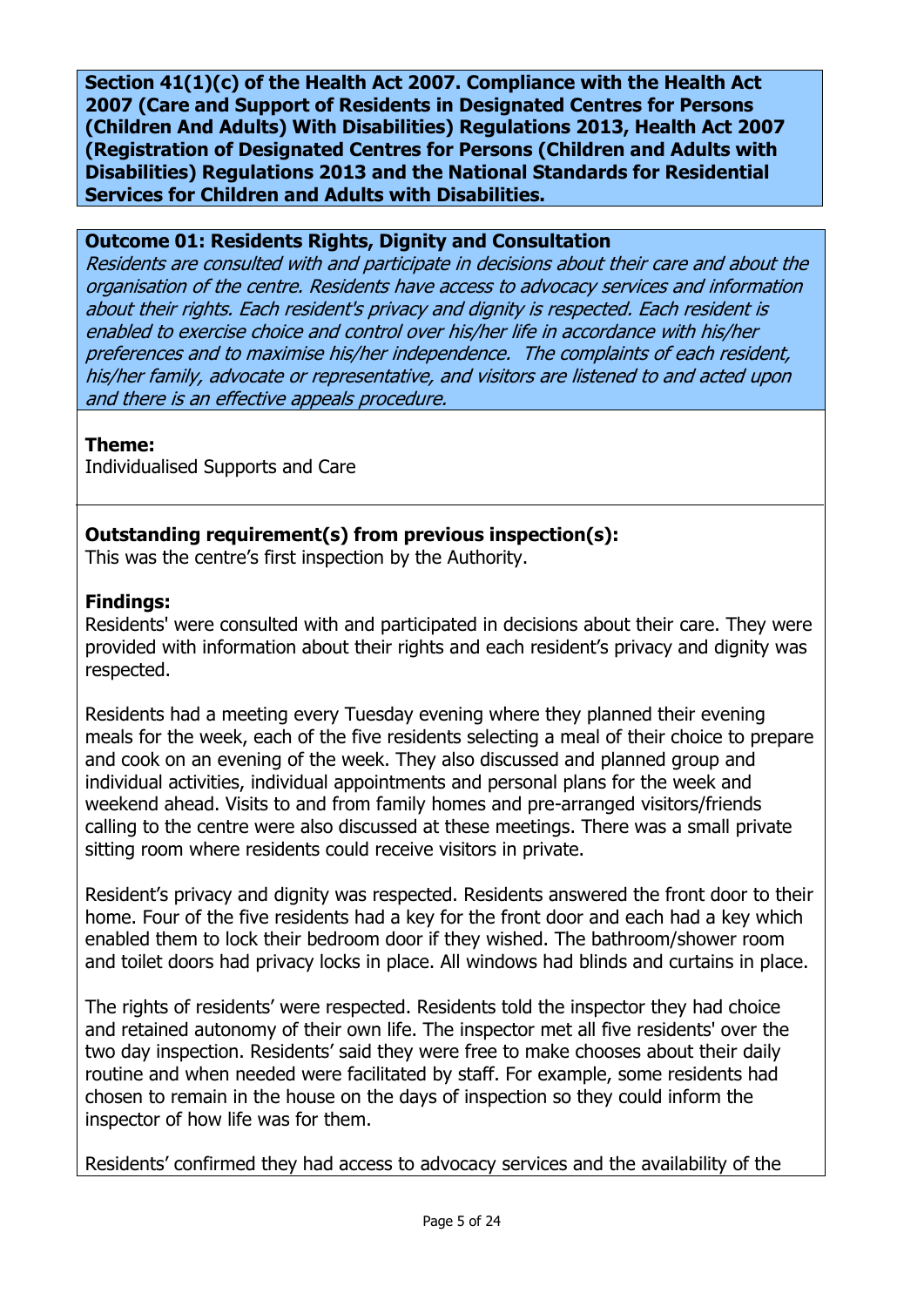service had been discussed at a recent residents meeting. The inspector saw that two residents' had used the National Advocacy Services to assist them in resolving a complaint.

There was a policy and procedure for the management of service user's monies by staff and a procedure on personal possessions. The inspector saw there were clear, concise records and receipts to reflect the individuals outgoing and incoming cash. Safe and secure storage was available. The process in place reflected the policy. Most residents' were relatively independent with using cash and those residents unable to manage their finances independently were facilitated by staff to do so.

Residents' spoken with told the inspector they were registered to vote and some confirmed they went to do so in the local school, if they felt like it.

There was a complaints policy in place. A resident showed and explained it to the inspector, it was accessible in a pictorial format readable to residents, a copy was posted on the residents' notice board and a copy was included in the residents guide. The written complaints policy and records held for the one complaint which was now closed were clear and concise and met the legislative requirements.

# **Judgment:**

**Compliant** 

# **Outcome 02: Communication**

Residents are able to communicate at all times. Effective and supportive interventions are provided to residents if required to ensure their communication needs are met.

# **Theme:**

Individualised Supports and Care

# **Outstanding requirement(s) from previous inspection(s):**

This was the centre's first inspection by the Authority.

# **Findings:**

Residents were able to communicate at all times.

All residents' could communicate verbally. The inspector saw that staff spoke with and listened to them in a patient, quite, kind and respectful manner. Pictorial aids were used in some incidents to prompt residents' memory. For example, the complaints policy included pictures of those to whom residents could complain to.

The inspector saw all residents had access to a television in their bedroom and both sitting rooms. They had access to music systems, play stations, sky movies and devices of their choice. Some had personal mobile phones and all had access to two portable house telephones.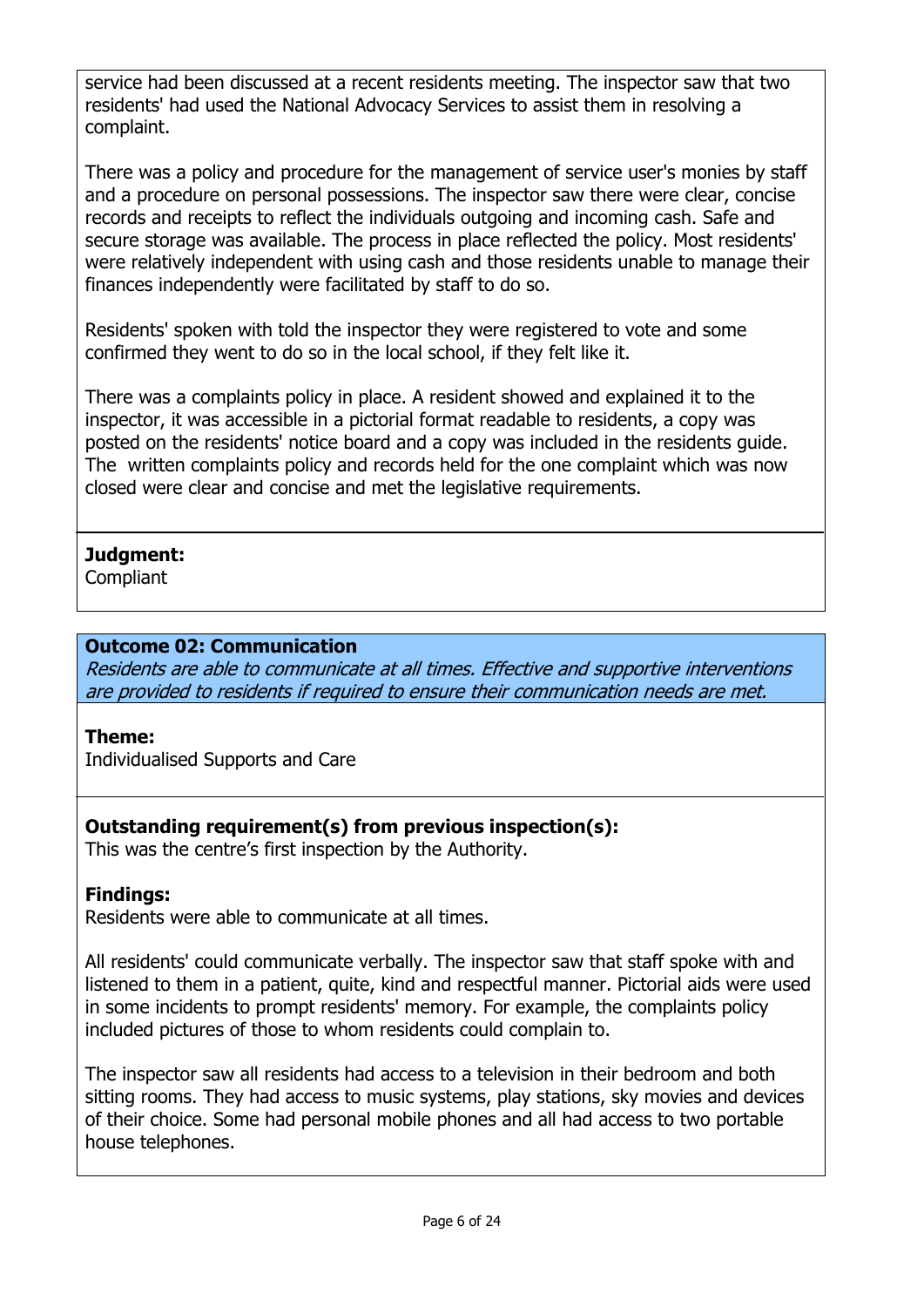**Compliant** 

#### **Outcome 03: Family and personal relationships and links with the community**

Residents are supported to develop and maintain personal relationships and links with the wider community. Families are encouraged to get involved in the lives of residents.

### **Theme:**

Individualised Supports and Care

# **Outstanding requirement(s) from previous inspection(s):**

This was the centre's first inspection by the Authority.

### **Findings:**

Residents were supported to develop and maintain personal relationships and links with the wider community.

There was a visitors policy in place. Residents' told the inspector that they had visitors of their choice visit them in their home and had friends over for dinner. Some also spoke to the inspector about visits to their family's home, most could travel there independently and staff provided transport when requested by residents'. There was a family contact sheet in each resident's file where staff recorded all verbal contact with the residents' family.

Residents used facilities in the local community. They told the inspector they regularly visited the local coffee shop, the public house (occasionally) and pool hall. The residents walked to the local shops to purchase groceries and items of their choosing. The local shopping centre was also regularly visited by residents.

### **Judgment:**

**Compliant** 

### **Outcome 04: Admissions and Contract for the Provision of Services**

Admission and discharge to the residential service is timely. Each resident has an agreed written contract which deals with the support, care and welfare of the resident and includes details of the services to be provided for that resident.

## **Theme:**

Effective Services

# **Outstanding requirement(s) from previous inspection(s):**

This was the centre's first inspection by the Authority.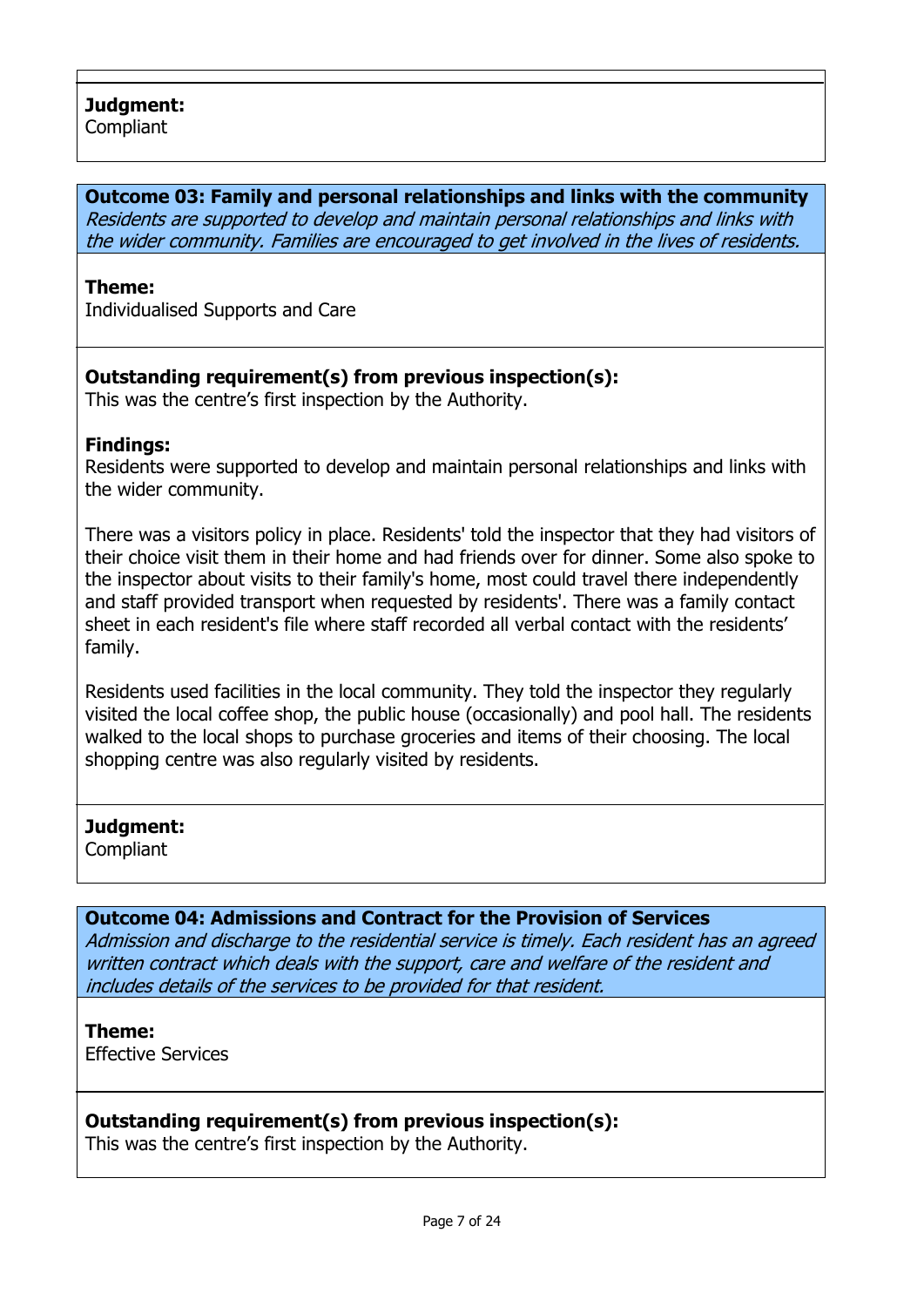## **Findings:**

Contracts of care were available for residents'. There was an admissions policy in place which outlined the procedure to be followed including the involvement of the person in charge, the resident to be transferred and his/her next of kin.

Contracts reviewed were signed and dated by the resident and the person in charge. The contracts included details about the support, care and welfare the resident would be expected to receive, details of the services to be provided, the weekly fee to be charged and also referred to additional costs that maybe charged.

## **Judgment:**

**Compliant** 

### **Outcome 05: Social Care Needs**

Each resident's wellbeing and welfare is maintained by a high standard of evidencebased care and support. Each resident has opportunities to participate in meaningful activities, appropriate to his or her interests and preferences. The arrangements to meet each resident's assessed needs are set out in an individualised personal plan that reflects his /her needs, interests and capacities. Personal plans are drawn up with the maximum participation of each resident. Residents are supported in transition between services and between childhood and adulthood.

### **Theme:**

Effective Services

### **Outstanding requirement(s) from previous inspection(s):**

This was the centre's first inspection by the Authority.

### **Findings:**

Residents' had comprehensive assessment, and their identified needs reflected in care plans. Each resident had a personalised inter personal plan in place also.

During this inspection one resident showed the inspector his personal file and informed the inspector that he and this key worker had been involved in his assessment. The assessment reflected the residents' interests and preferences and outlined how staff could assist the resident to maximise his individual opportunities to participate in meaningful activities. This assessment had been reviewed within the past year.

The resident had a corresponding outcome based personal plan which outlined two personal outcome based goals he set himself for 2015. One of which included to commence bowling which the resident confirmed he now attends once a week and wants to join the bowling club.

The staff within the centre promoted residents independence. One resident was in paid employment and another residents, personal goal for 2015 was to source employment which his key worker was assisting him to do.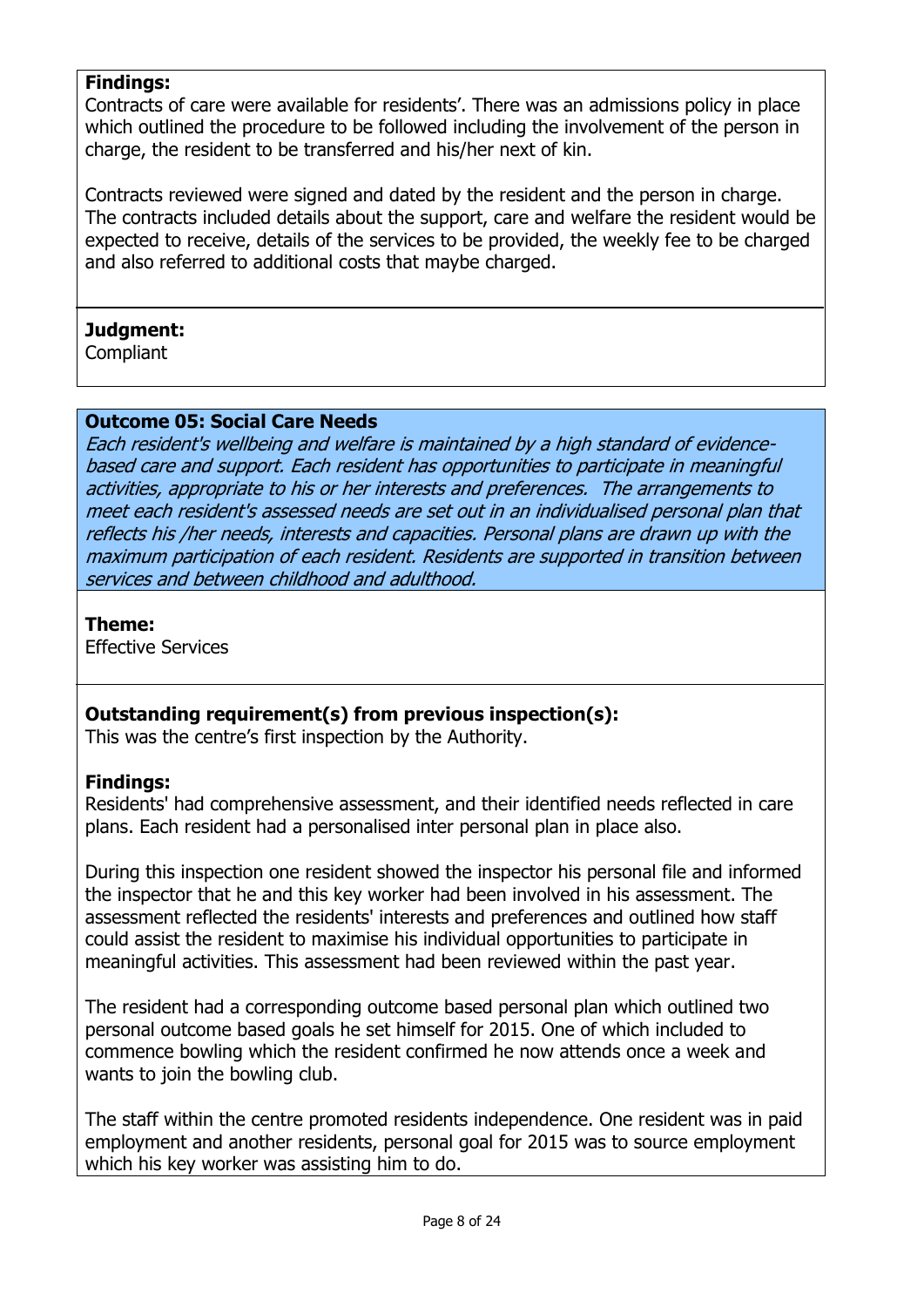# **Judgment:**

**Compliant** 

### **Outcome 06: Safe and suitable premises**

The location, design and layout of the centre is suitable for its stated purpose and meets residents individual and collective needs in a comfortable and homely way. There is appropriate equipment for use by residents or staff which is maintained in good working order.

### **Theme:**

Effective Services

## **Outstanding requirement(s) from previous inspection(s):**

This was the centre's first inspection by the Authority.

### **Findings:**

The location, design and layout of the centre was suitable for its stated purpose and met the residents' individual and collective needs in a comfortable and homely way. The semi detached two storey house had been home for the residents for a number of years. It was first opened in 2000.

The inspector saw that the premises were well-maintained with suitable heating, lighting and ventilation. It was clean, tidy and suitably decorated.

There were four resident bedrooms situated upstairs and one downstairs. One residents told the inspector he had chosen the paint for his freshly painted bedroom. Two residents showed the inspector their bedroom which they had furnished to meet their personal taste. One resident told the inspector that his bedroom was too small for him and explained how he was moving downstairs to the office and it was being moved upstairs. The inspector saw that the office was a larger room and the person in charge confirmed that this move was planned post the completion of the registration inspection.

There were sufficient furnishings, fixtures and fittings to meet the individual needs of residents'.

The communal areas included a well equipped kitchen/dining room, a bright sitting room and a smaller sitting/private room. The laundry and cleaning storage room contained all required equipment. There were two shower rooms with toilet and wash hand basin, one upstairs and one downstairs. There was an additional bath, toilet and wash hand basin upstairs. The staff bedroom had ensuite facilities which included a shower, toilet and wash hand basin.

The rear garden was accessible via patio door from the dining room. The garden contained a garden shed, a paved area with table and chairs where residents could enjoy dining outside. The garden could be secured by closing the side gate entrance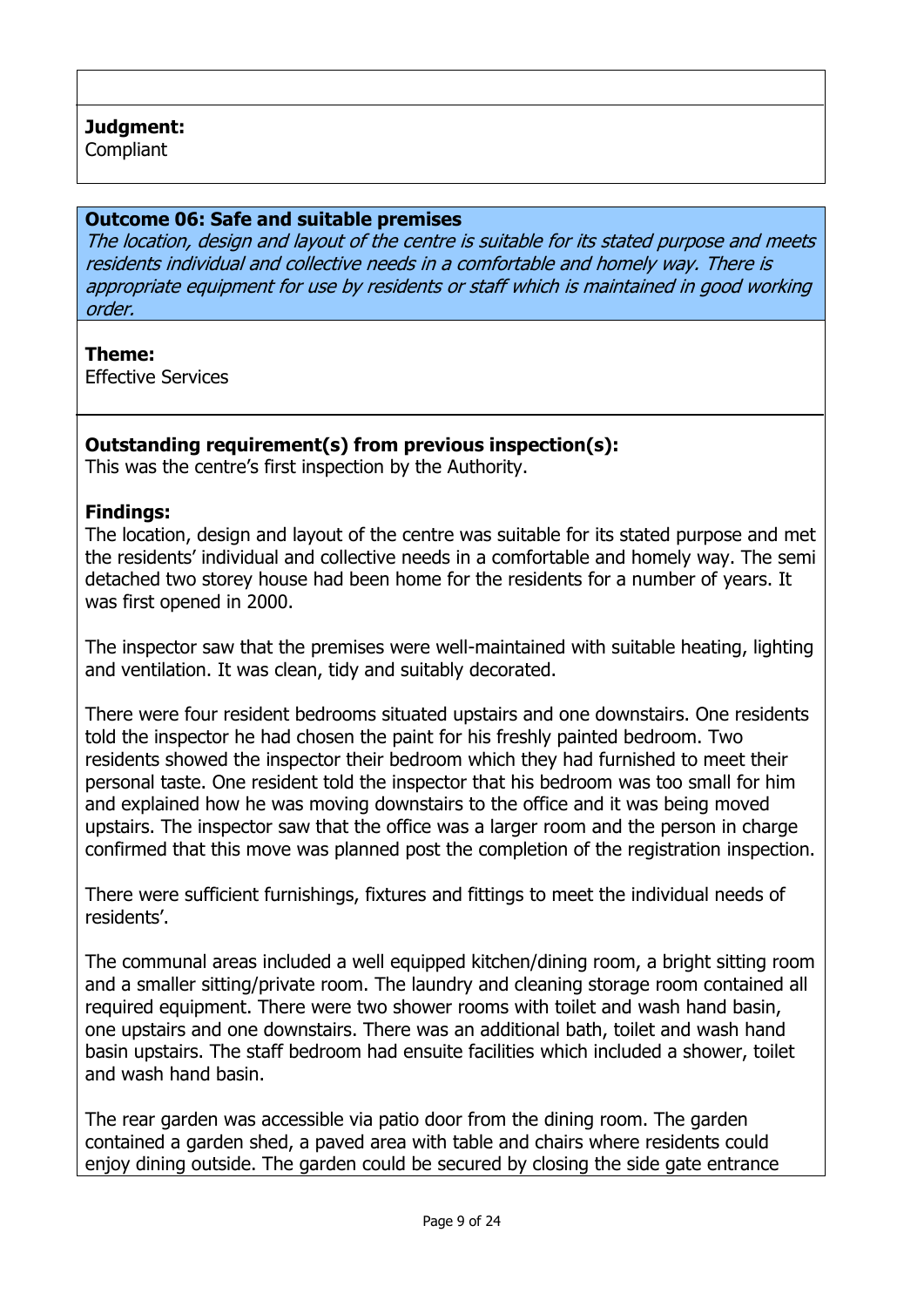leading from it and a path lead into the garden of another centre, both centres gardens backed onto each other. The residents in both centres were friends and managed by the same team of staff. Car parking spaces were available in the paved drive to the front of the house and on the road.

Evidence that the building complied with the Planning and Development Act 2000-2013 signed by a suitably qualified competent person as required by Registration Regulation (5)(3)(c) was not provided.

## **Judgment:**

**Compliant** 

# **Outcome 07: Health and Safety and Risk Management**

The health and safety of residents, visitors and staff is promoted and protected.

# **Theme:**

Effective Services

# **Outstanding requirement(s) from previous inspection(s):**

This was the centre's first inspection by the Authority.

# **Findings:**

The inspector formed the view that the health and safety of residents, visitors and staff was promoted and protected. There was a risk management policy in place which reflected the legislative requirements. The person in charge completed individual resident risk assessments on a monthly and annual basis and health and safety checks were completed on a quarterly and six monthly basis with the service manager. There was a risk register in place which had been developed within the last month.

There was an up-to-date localised health and safety statement in place and it was on display in the opened office. An emergency plan had been developed and implemented. It was detailed and included the procedures to be followed in the event all potential emergencies.

Records were available to confirm that fire equipment including fire extinguishers, the fire blanket, emergency lighting and the fire alarm had all been tested by professionals within the required time frame. All staff had completed fire training within the past year and both residents and staff spoken with had a clear understanding of the procedure to be followed in the event of a fire. Residents could vacate the house independently in the event of a fire. The records reviewed showed that fire drills were practiced on a regular basis during the day and night by both staff and residents.

Written confirmation from a properly and suitably qualified person with experience in fire safety design and management that all statutory requirements relating to fire safety and building control have been complied with as required in the registration regulations has not been provided.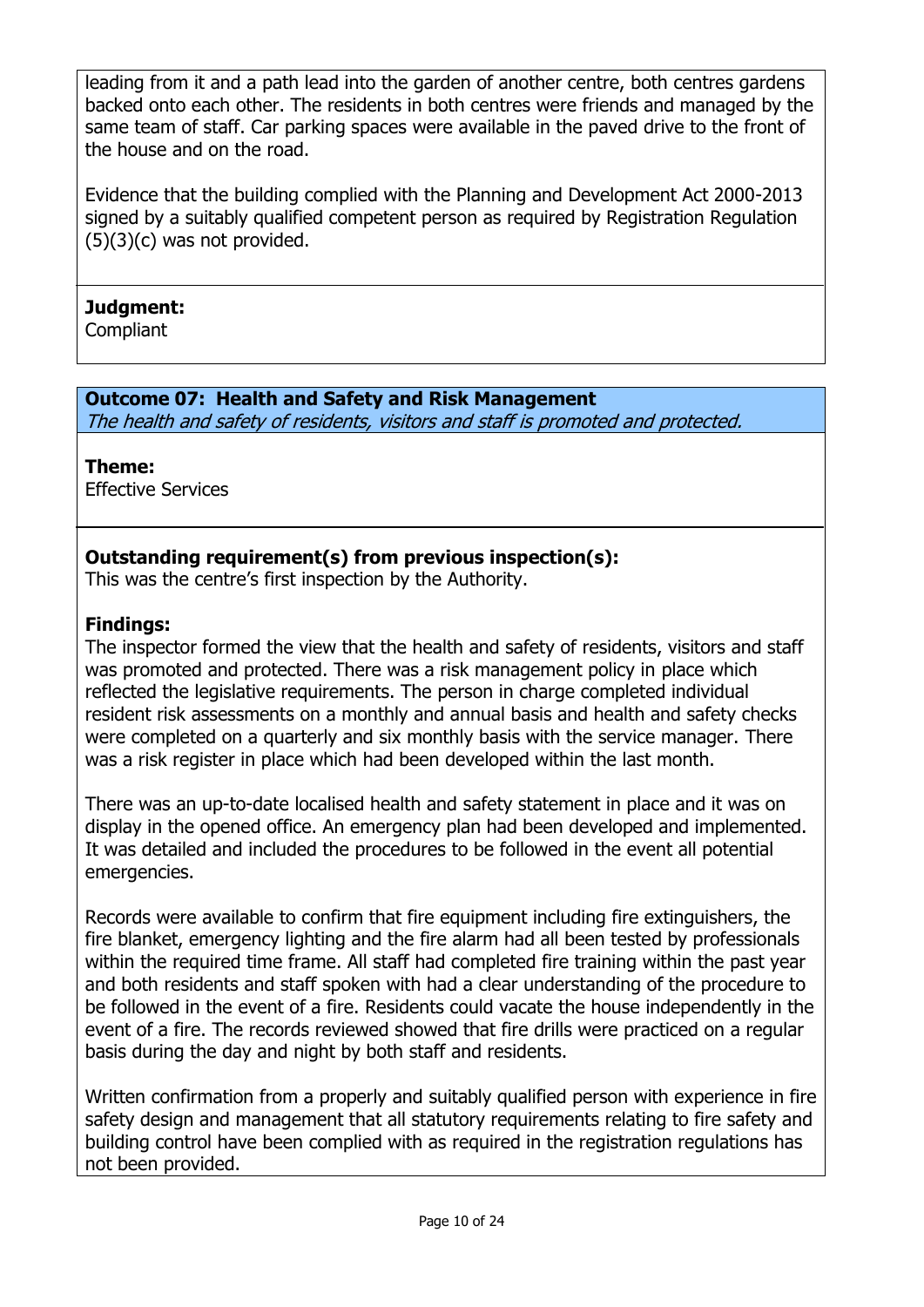There was an infection control policy in place and practices throughout the house were safe. All staff had attended hand hygiene training.

The inspector saw evidence that the centres bus was road worthy, taxed and insured.

## **Judgment:**

**Compliant** 

## **Outcome 08: Safeguarding and Safety**

Measures to protect residents being harmed or suffering abuse are in place and appropriate action is taken in response to allegations, disclosures or suspected abuse. Residents are assisted and supported to develop the knowledge, self-awareness, understanding and skills needed for self-care and protection. Residents are provided with emotional, behavioural and therapeutic support that promotes a positive approach to behaviour that challenges. A restraint-free environment is promoted.

### **Theme:**

Safe Services

# **Outstanding requirement(s) from previous inspection(s):**

This was the centre's first inspection by the Authority.

# **Findings:**

Measures were in place to protect and safeguard residents which included a policy and procedure on the prevention, detection and response to abuse. Staff had up to date mandatory safe guarding vulnerable adults training in place and those spoken with had a clear understanding of how to safe guard residents'. Residents also had a good knowledge of how to safeguard themselves.

The centre appeared safe and secure. Residents had access to an enclosed garden which opened into the garden of the centre backing onto it. All the exit/entry doors could be secured by locking and the house was alarmed. As mentioned under outcome one, four residents had their own front door key one resident had chosen not to have one. Each resident had a key to their bedroom. The inspector saw bathroom doors had secure locks and there were blinds and curtains on bedroom windows.

Communication between residents and staff was respectful. One resident who at times displayed behaviour that may challenge had a positive behavioural support plan in place. The resident's psychologist had been involved in the development of this plan.

There were no forms of restraint in use in the house.

**Judgment: Compliant**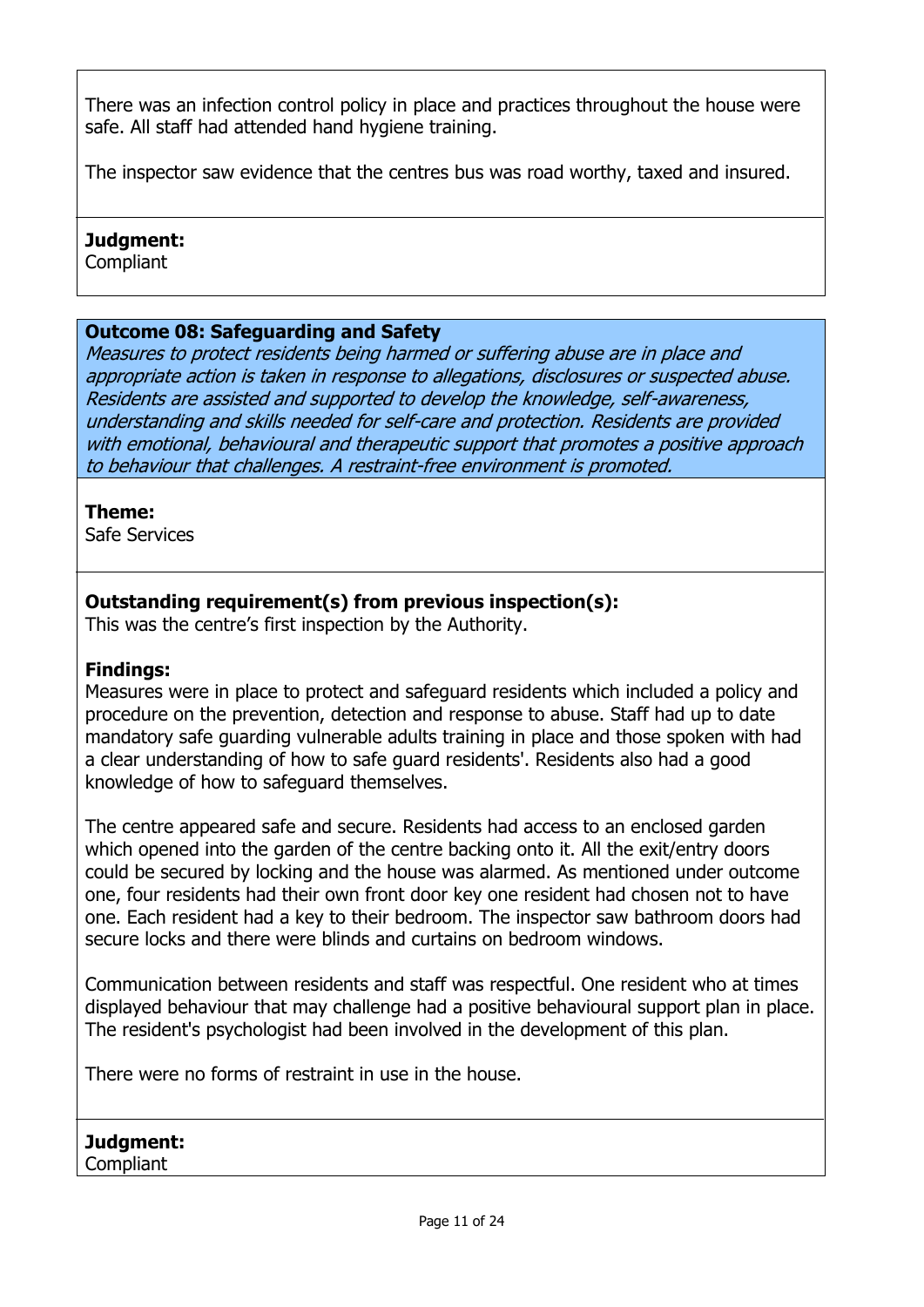## **Outcome 09: Notification of Incidents**

A record of all incidents occurring in the designated centre is maintained and, where required, notified to the Chief Inspector.

#### **Theme:**

Safe Services

### **Outstanding requirement(s) from previous inspection(s):**

This was the centre's first inspection by the Authority.

### **Findings:**

A record of all incidents occurring in the designated centre was maintained and where required, notified to the chief inspector. A detailed record of all incidents and accidents was maintained by staff in the individuals personal file. Quarterly reports had been submitted to the chief inspector in a timely manner. Incidents' notifiable within three working days such as the loss of water had been notified to the Authority within three working days.

### **Judgment:**

**Compliant** 

### **Outcome 10. General Welfare and Development**

Resident's opportunities for new experiences, social participation, education, training and employment are facilitated and supported. Continuity of education, training and employment is maintained for residents in transition.

### **Theme:**

Health and Development

# **Outstanding requirement(s) from previous inspection(s):**

This was the centre's first inspection by the Authority.

### **Findings:**

Resident's opportunities for new experiences, social participation, education and training were facilitated and supported by staff. All residents' attended day care services two to five days per week and one was in part-time employment two days per week. A number had completed education courses through their day service. For example, one resident told the inspector they had completed a course on self advocacy which he stated enjoyed and learnt a lot from.

Each of the residents had their own weekly schedule which they had control of. Most residents were capable of travelling to and from work, day care services and their chosen activity independently. Those who required staff to provide transport had this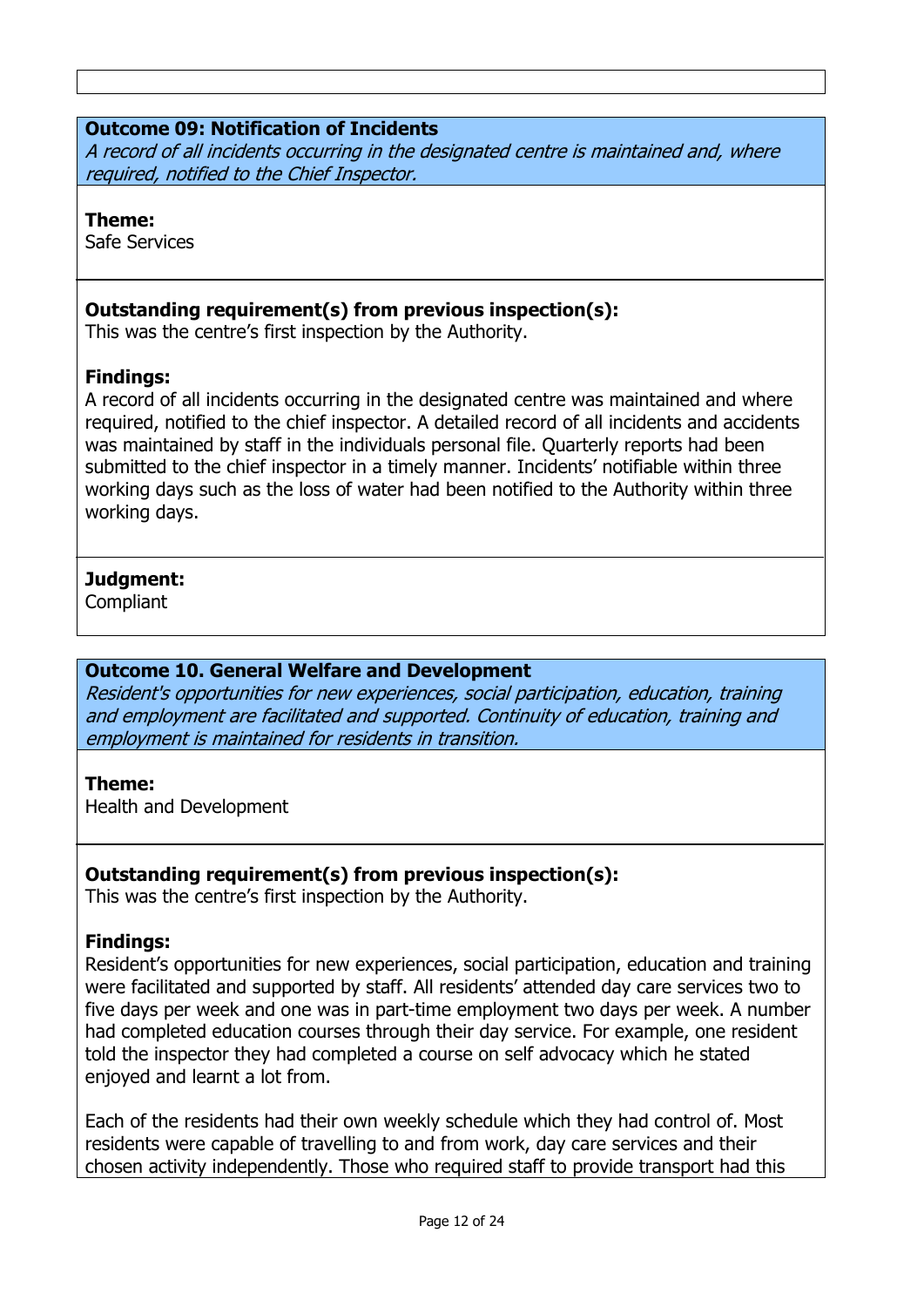choose available to them.

## **Judgment:**

**Compliant** 

## **Outcome 11. Healthcare Needs**

Residents are supported on an individual basis to achieve and enjoy the best possible health.

### **Theme:**

Health and Development

## **Outstanding requirement(s) from previous inspection(s):**

This was the centre's first inspection by the Authority.

### **Findings:**

The health care needs of residents were being met and records reflecting this were available for review in each residents file.

The inspector reviewed two residents' files and saw evidence that they were facilitated to access and to seek appropriate treatment and therapies promptly from allied health care professionals when required. Completed referral forms were available for review in residents' files and written evidence of relevant reviews were also available.

For example, one resident had recently had his behavioural support plan reviewed by the psychologist. Records were on file to reflect these visits. All residents' visited their General Practitioner (GP) on a regular basis and had their health status well monitored. Evidence of this was available in each resident's file.

The inspector saw that residents' had access to adequate quantities and a good variety of nutritious food to meet their dietary needs. None of the residents required special diets. The inspector saw during the inspection that they were all actively involved in planning, preparing, cooking, serving and cleaning up after their breakfast, lunch and evening meals with little support from staff.

# **Judgment:**

Compliant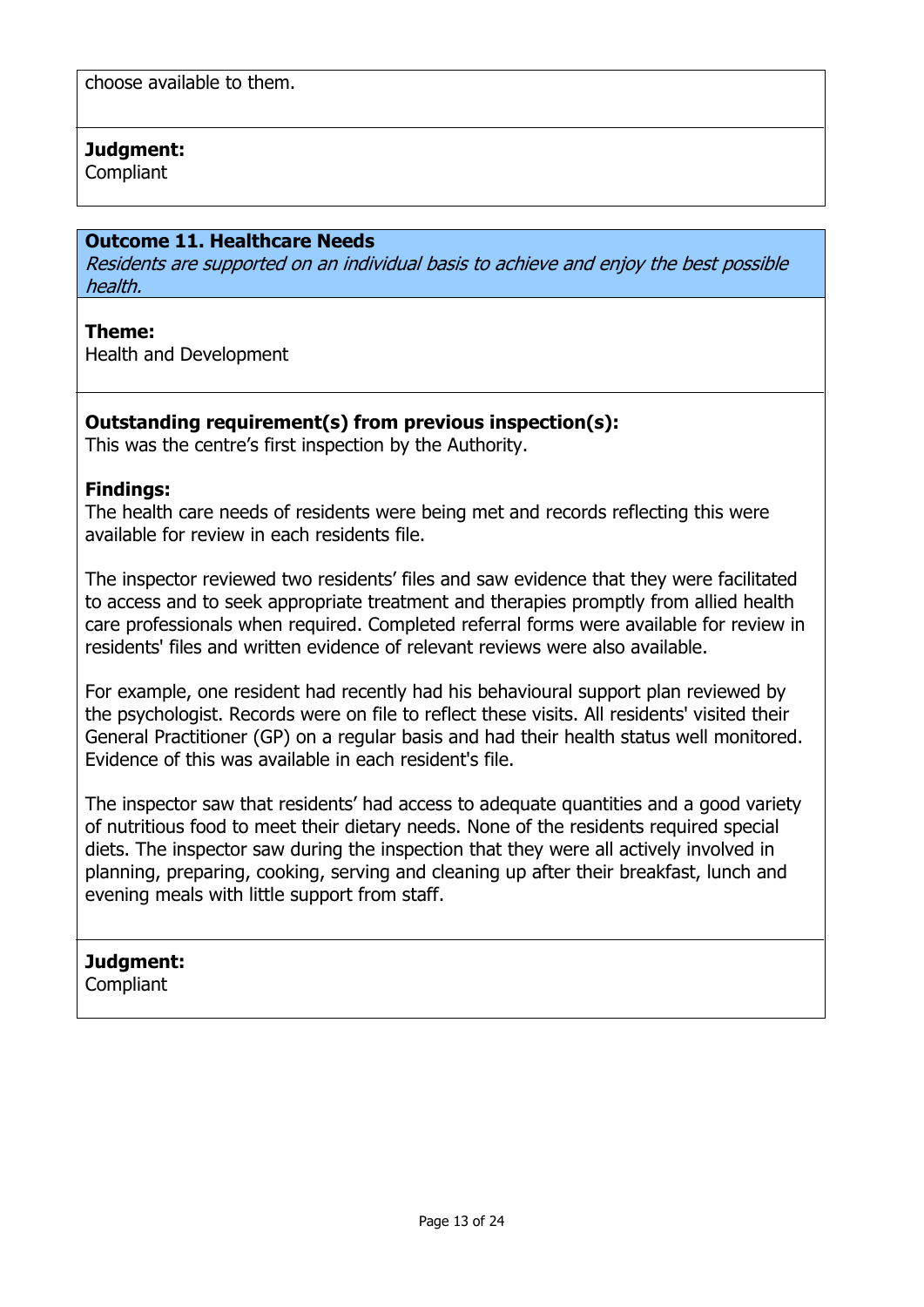## **Outcome 12. Medication Management**

Each resident is protected by the designated centres policies and procedures for medication management.

#### **Theme:**

Health and Development

## **Outstanding requirement(s) from previous inspection(s):**

This was the centre's first inspection by the Authority.

### **Findings:**

The inspector found that practices regarding drug administration and prescribing were in line with best practice. There was a medication management policy available which included the ordering, prescribing, storing, administration and prescribing of medicines. Practices were in line with the policy. However, the inspector noted that medicines were stored in a cupboard in the kitchen/dining room which was a warm, well light room, too warm and too bright for medication storage.

There was a safe system in place for the ordering and disposal of medications and the inspector saw records which showed that all medications brought into and out of the centre were checked by staff and residents'. Some of the residents self administered their own medications and those that did had individual guidelines to follow. Some residents' were involved in auditing their medications with staff on a weekly basis, any discrepancies were identified and reported to the nurse manager on call by completion of an error form. This was reviewed and recommendations made were fed back to the person in charge who was given a set period of time to implement the recommendations made.

The inspector saw that the residents used the local pharmacist for supply of their medications. One resident, who self administrated his medication, explained the procedure he followed to the inspector. He had control over his own medications, storing his weekly supply in his bedroom. He also told the inspector what each medication he was taking was for and explained how the staff supported him to self administer. Safe Administration Medication (SAM) guidelines were available. All permanent staff had up-to-date SAM training in place.

The inspector saw that each of the residents had their prescribed medications reviewed by the Medical Officer on a frequent basis..

### **Judgment:**

Substantially Compliant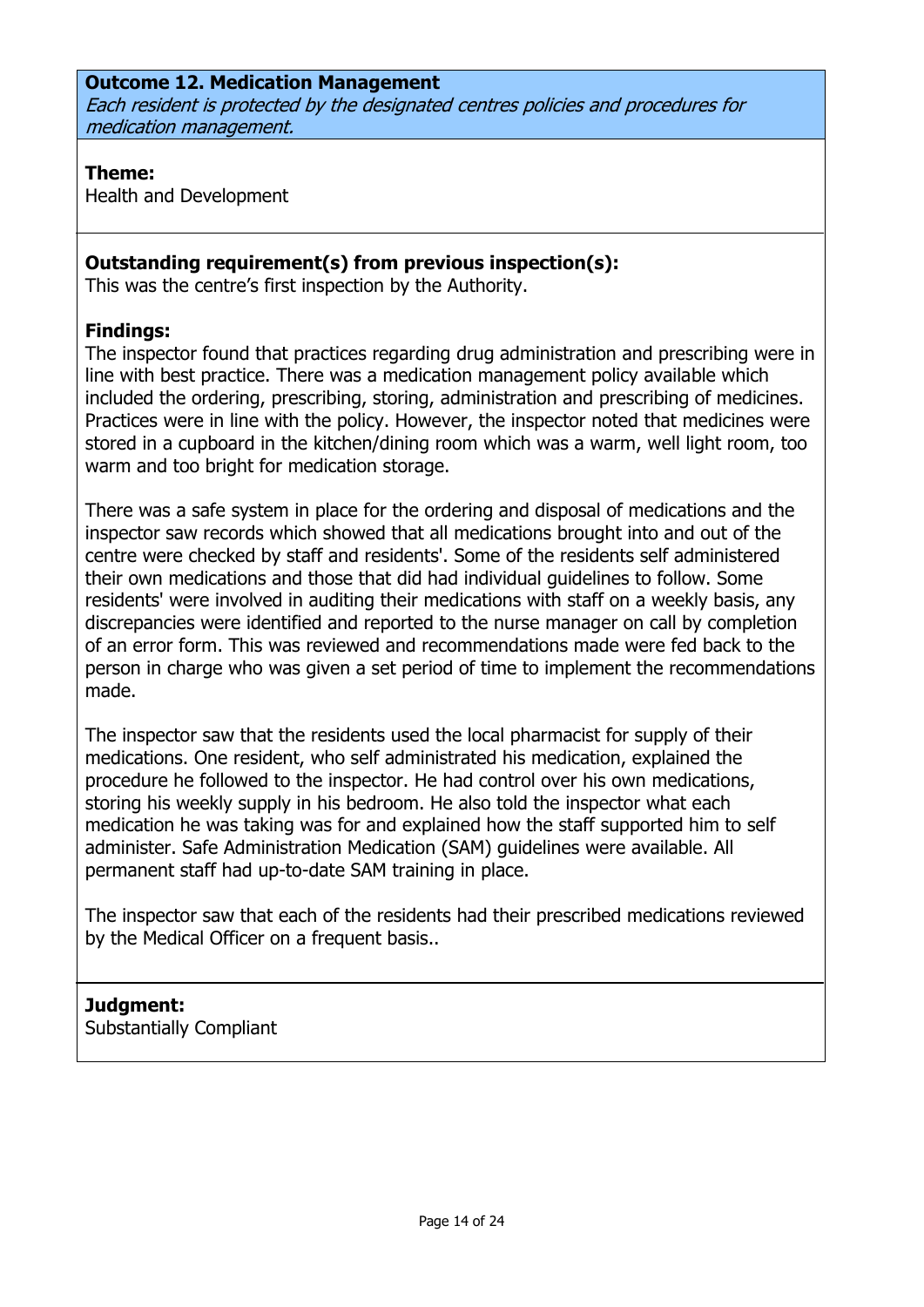#### **Outcome 13: Statement of Purpose**

There is a written statement of purpose that accurately describes the service provided in the centre. The services and facilities outlined in the Statement of Purpose, and the manner in which care is provided, reflect the diverse needs of residents.

#### **Theme:**

Leadership, Governance and Management

## **Outstanding requirement(s) from previous inspection(s):**

This was the centre's first inspection by the Authority.

### **Findings:**

The statement of purpose submitted with the application to register, dated March 2014 was reviewed prior to this inspection. It included details of the services and facilities provided. It also contained most of the information as required in Schedule 1 of the Health Act 2007 (Care and Support of Residents in Designated Centres for Persons (Adults and Children) with Disabilities) Regulations 2013. However, no room measurements were included and the names of all allied health care professionals were included.

One of the residents told the inspector that they were aware of the statement of purpose and a copy was available to them in the open office. The person in charge stated that a copy of it had been sent to all residents families via email.

### **Judgment:**

Substantially Compliant

#### **Outcome 14: Governance and Management**

The quality of care and experience of the residents are monitored and developed on an ongoing basis. Effective management systems are in place that support and promote the delivery of safe, quality care services. There is a clearly defined management structure that identifies the lines of authority and accountability. The centre is managed by a suitably qualified, skilled and experienced person with authority, accountability and responsibility for the provision of the service.

#### **Theme:**

Leadership, Governance and Management

### **Outstanding requirement(s) from previous inspection(s):**

This was the centre's first inspection by the Authority.

#### **Findings:**

There was a clearly defined management structure that identified the lines of authority and accountability. The centre was managed by a suitably qualified, skilled and experienced social care worker (SCW) with authority, accountability and responsibility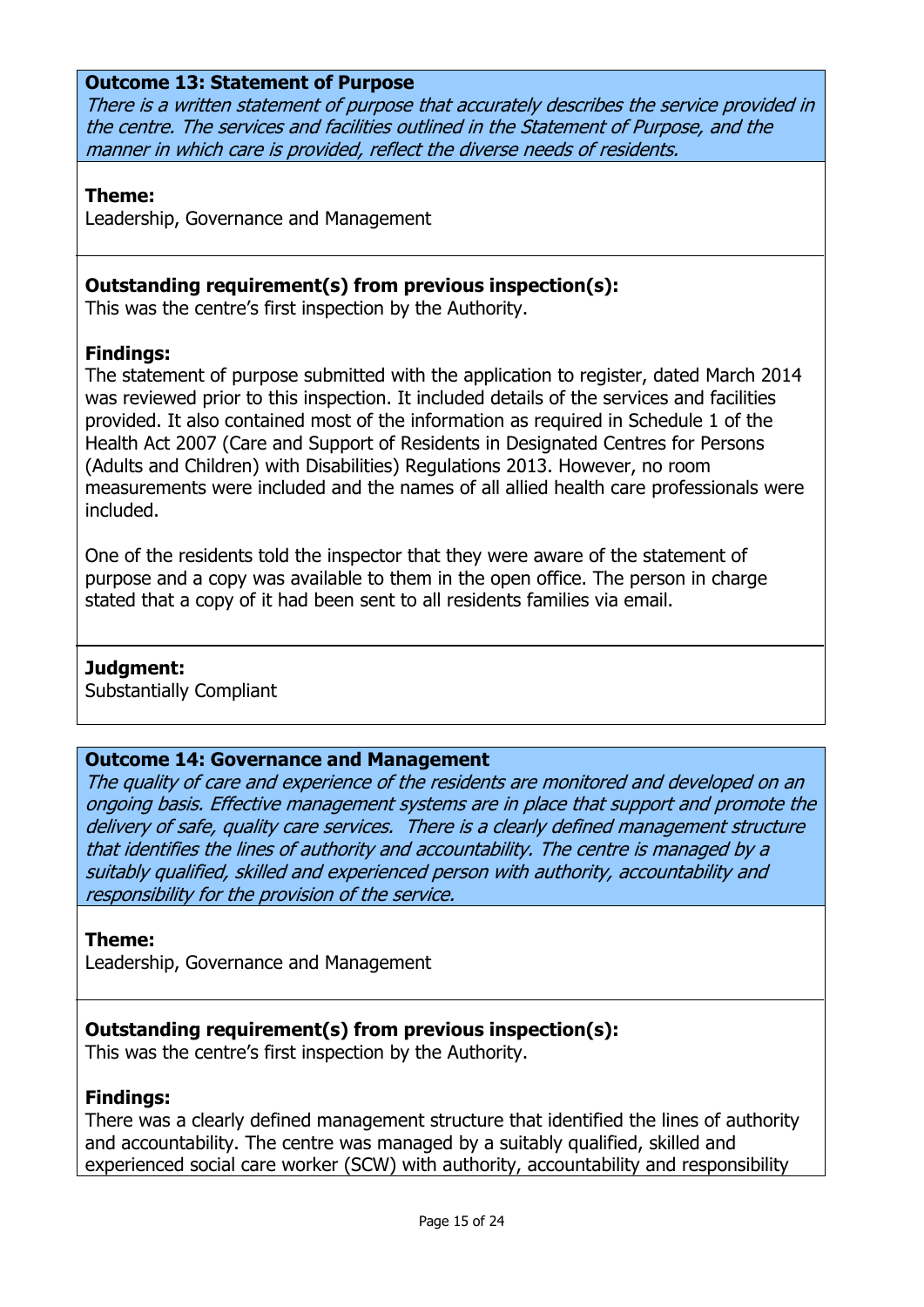for the provision of the service. He was the named person in charge (PIC), employed fulltime to manage the centre and a second centre located behind this centre. The inspector observed that the person in charge was involved in the governance, operational management and administration of the centre on a consistent basis. He had a good knowledge and understanding of the residents', having worked with some of them for a number of years and was committed to develop professionally. Residents appeared to know him well.

During the inspection the person in charge demonstrated sufficient knowledge of the legislation and of his statutory responsibilities. Records confirmed that he was committed to his own professional development. He was supported in his role by a team of social care workers who worked between the two centres. One of whom whom had been nominated to manage both centres in his absence. He reported directly to a service manager who reported to a regional director (also nominated person on behalf of the provider). The inspector was informed by the person in charge and saw evidence that regular scheduled minuted meetings took place with the service manager. The nominated person on behalf of the provider attended the centre on occasions, she attended for the feedback meeting at the end of this registration inspection.

Management systems had been developed to ensure that the service provided were safe, appropriate to residents' needs, consistent and effectively monitored. The service manager had conducted two unannounced visits to the centre and together with the person in charge conducted a review of the health and safety and quality of care and support provided to residents' within the centre. They identified areas for improvement and issues which required follow-up, by whom and within what time line. An annual review had been started by the service manager using a newly developed audit tool, but mot completed.

As part of the application for renewal of registration, the provider was requested to submit relevant documentation to the Health Information and Quality Authority (the Authority). All documents submitted by the provider for the purposes of application to register were found to be satisfactory. However, two documents one in relation to planning compliance and the other relating to fire compliance remain outstanding and are required to be submitted to the Authority before a recommendation for registration can be made by the inspector.

**Judgment:** Non Compliant - Major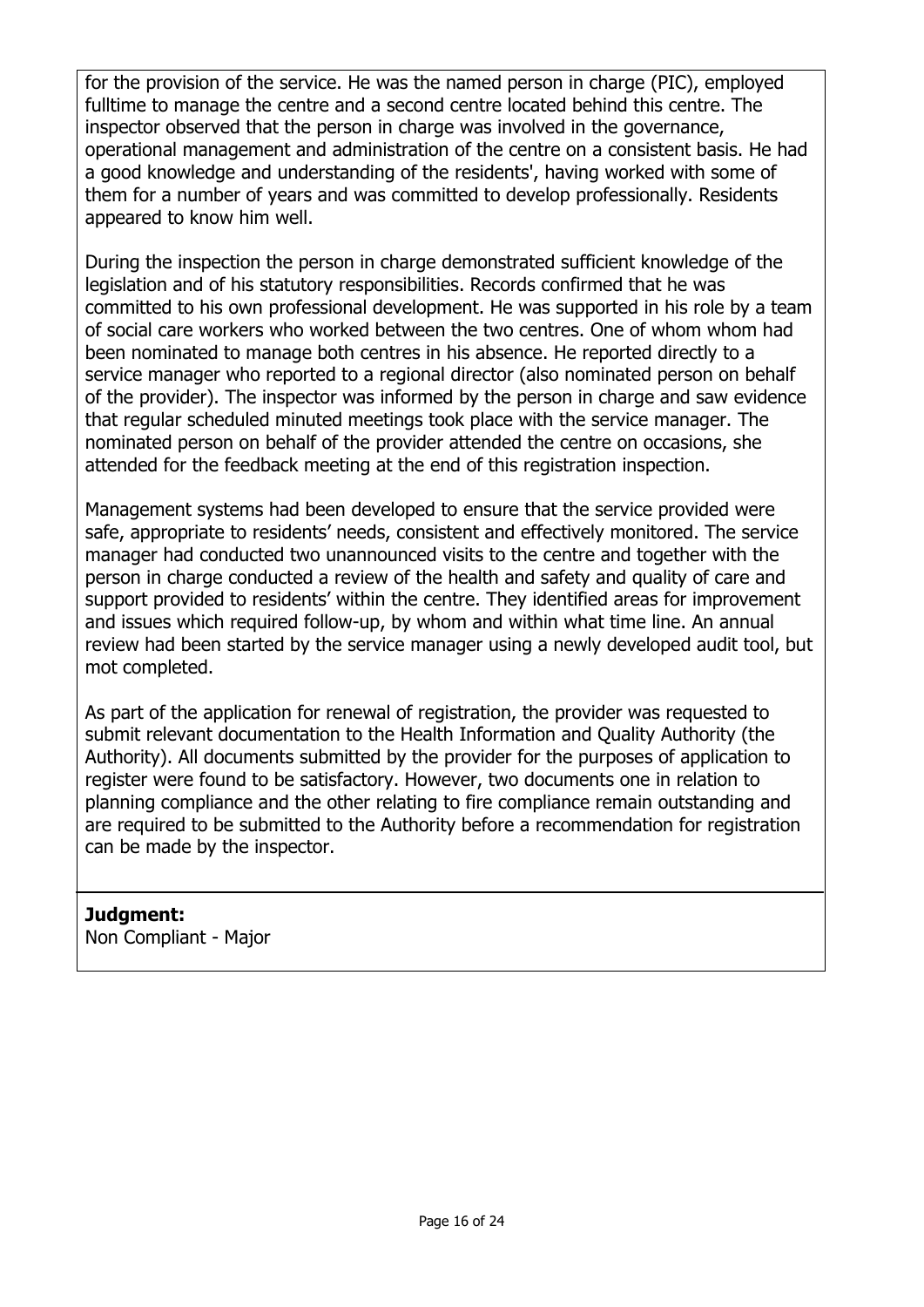#### **Outcome 15: Absence of the person in charge**

The Chief Inspector is notified of the proposed absence of the person in charge from the designated centre and the arrangements in place for the management of the designated centre during his/her absence.

#### **Theme:**

Leadership, Governance and Management

### **Outstanding requirement(s) from previous inspection(s):**

This was the centre's first inspection by the Authority.

#### **Findings:**

The Chief Inspector had not been notified of any proposed absence of the person in charge of the centre to date and the inspector was satisfied that arrangements were in place for the management of the centre during his absence.

As mentioned under outcome 14, a social care worker met on inspection had the required experience and qualifications to manage the centre in the absence of the person in charge.

### **Judgment:**

**Compliant** 

#### **Outcome 16: Use of Resources**

The centre is resourced to ensure the effective delivery of care and support in accordance with the Statement of Purpose.

#### **Theme:**

Use of Resources

### **Outstanding requirement(s) from previous inspection(s):**

This was the centre's first inspection by the Authority.

#### **Findings:**

The centre was sufficiently resourced to ensure the effective delivery of care and support to residents' in accordance with the Statement of Purpose. The resources available within the centre were appropriately managed by the person in charge to meet the needs of residents'. For example, the person in charge ensured that there was enough staff allocated to each centre he managed to ensure the care needs of residents were met.

### **Judgment:**

**Compliant**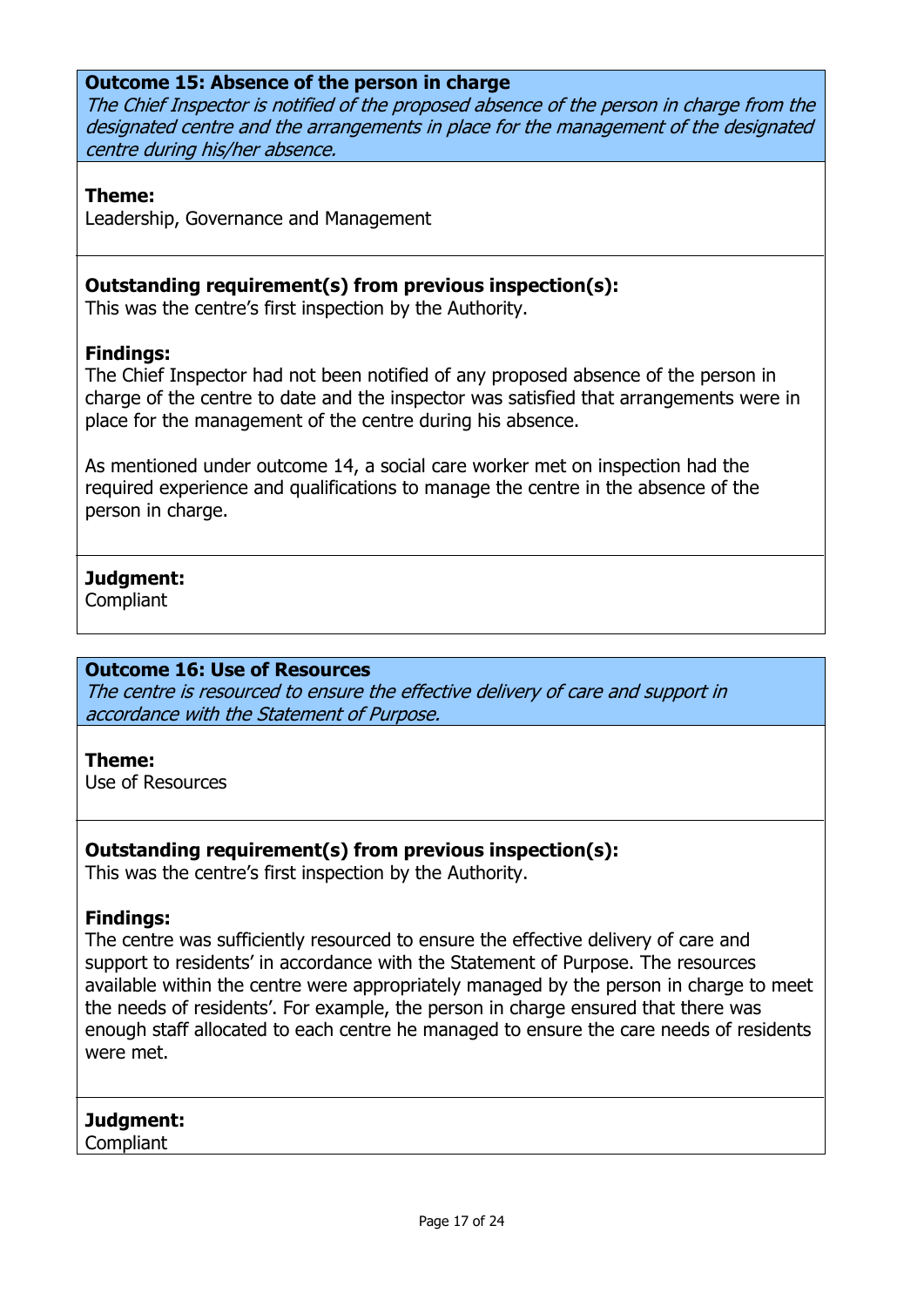## **Outcome 17: Workforce**

There are appropriate staff numbers and skill mix to meet the assessed needs of residents and the safe delivery of services. Residents receive continuity of care. Staff have up-to-date mandatory training and access to education and training to meet the needs of residents. All staff and volunteers are supervised on an appropriate basis, and recruited, selected and vetted in accordance with best recruitment practice.

#### **Theme:**

Responsive Workforce

#### **Outstanding requirement(s) from previous inspection(s):**

This was the centre's first inspection by the Authority.

#### **Findings:**

The numbers and skill mix of staff were adequate to meet the needs of the five residents. Staffing levels included the person in charge and six social care workers. The staff also provided up to seven support care hours per day to one of the three residents' living an independent life in the centre situated behind this one. As mentioned under outcome 16, the person in charge managed this well.

The inspector reviewed staff training records and saw evidence that all staff had up-today mandatory training in place and those spoken with had a good knowledge of procedures to follow. In addition, staff had refresher Safe Administration of Medication training in place and refresher food safety was planned for all staff for dates in 2015.

The one volunteer working in the centre had roles and responsibilities outlined and garda vetting in place..

The recruitment process was found to be safe and robust four staff files were reviewed on this inspection and all documents outlined in schedule 2 were available in each of the files reviewed.

# **Judgment:**

**Compliant**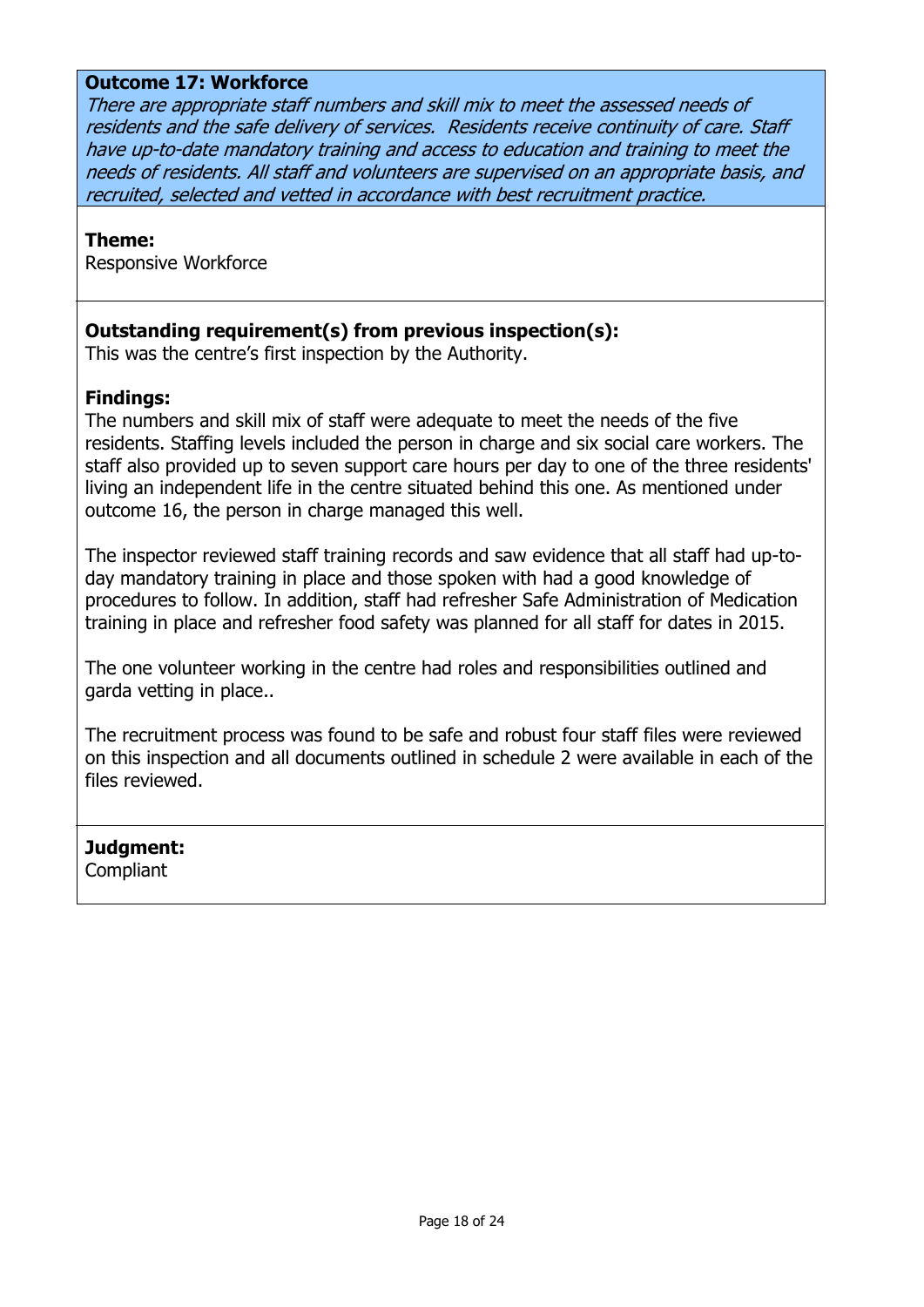#### **Outcome 18: Records and documentation**

The records listed in Part 6 of the Health Act 2007 (Care and Support of Residents in Designated Centres for Persons (Children and Adults) with Disabilities) Regulations 2013 are maintained in a manner so as to ensure completeness, accuracy and ease of retrieval. The designated centre is adequately insured against accidents or injury to residents, staff and visitors. The designated centre has all of the written operational policies as required by Schedule 5 of the Health Act 2007 (Care and Support of Residents in Designated Centres for Persons (Children and Adults) with Disabilities) Regulations 2013.

#### **Theme:**

Use of Information

#### **Outstanding requirement(s) from previous inspection(s):**

This was the centre's first inspection by the Authority.

#### **Findings:**

The records listed in Part 6 of the Health Act 2007 (Care and Support of Residents in Designated Centres for Persons (Residents and Adults) with Disabilities) Regulations 2013 were maintained in a manner so as to ensure completeness, accuracy and ease of retrieval.

An insurance certificate was submitted as part of the registration pack for another of the organisational centres and it showed that this centre was also adequately insured against accidents or injury to residents, staff and visitors. It also confirmed that the bus used to transport residents was adequately insured. There was a directory of residents available which included all the required information.

The centre had some of the written operational policies as outlined in Schedule 5 available for review. The policy on access to education, training and development was not yet devised and the policy on the provision of information to residents did not reflect the legislative requirements.

### **Judgment:**

Non Compliant - Moderate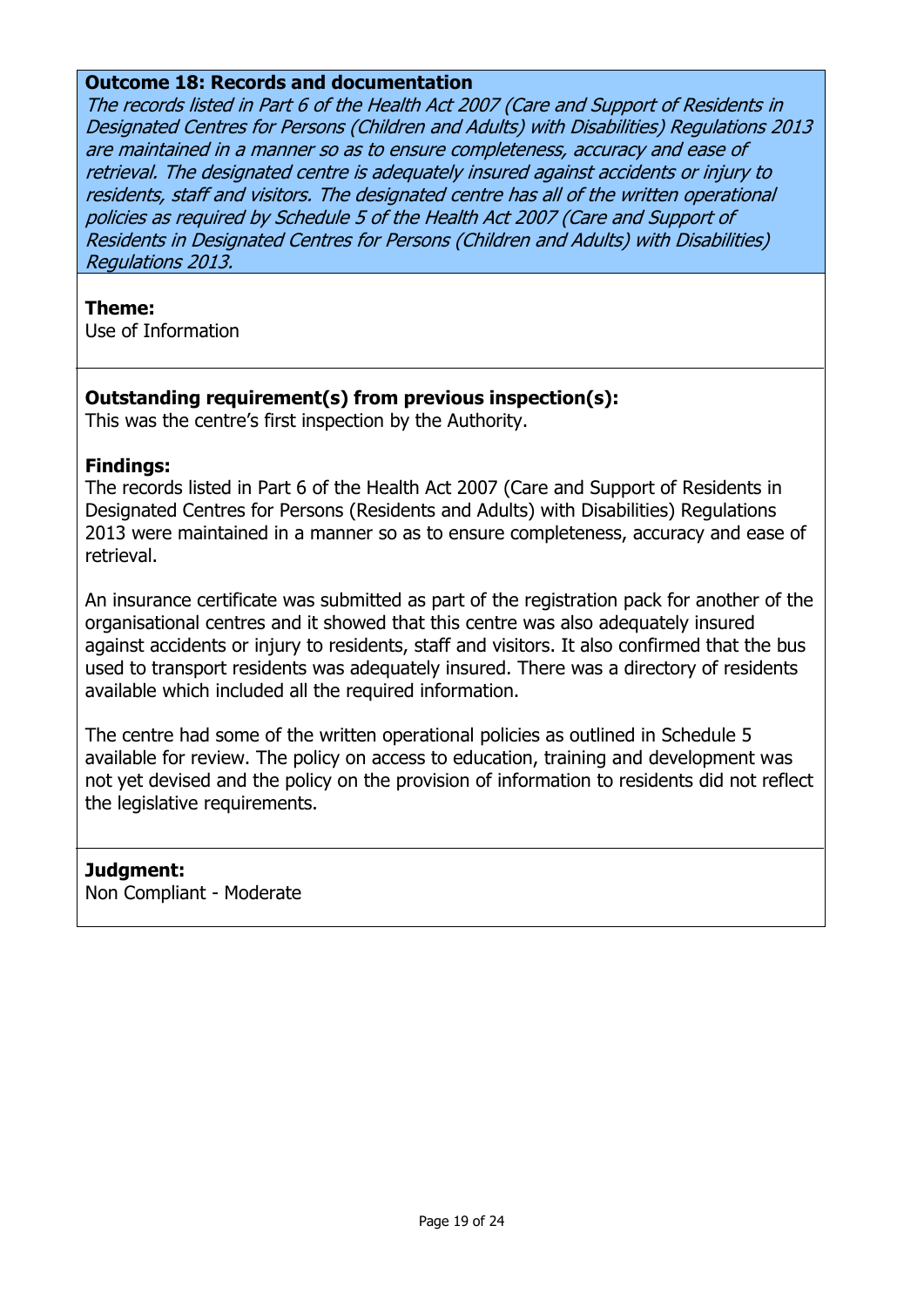## **Closing the Visit**

At the close of the inspection a feedback meeting was held to report on the inspection findings.

#### **Acknowledgements**

The inspector wishes to acknowledge the cooperation and assistance of all the people who participated in the inspection.

### **Report Compiled by:**

Sheila McKevitt Inspector of Social Services Regulation Directorate Health Information and Quality Authority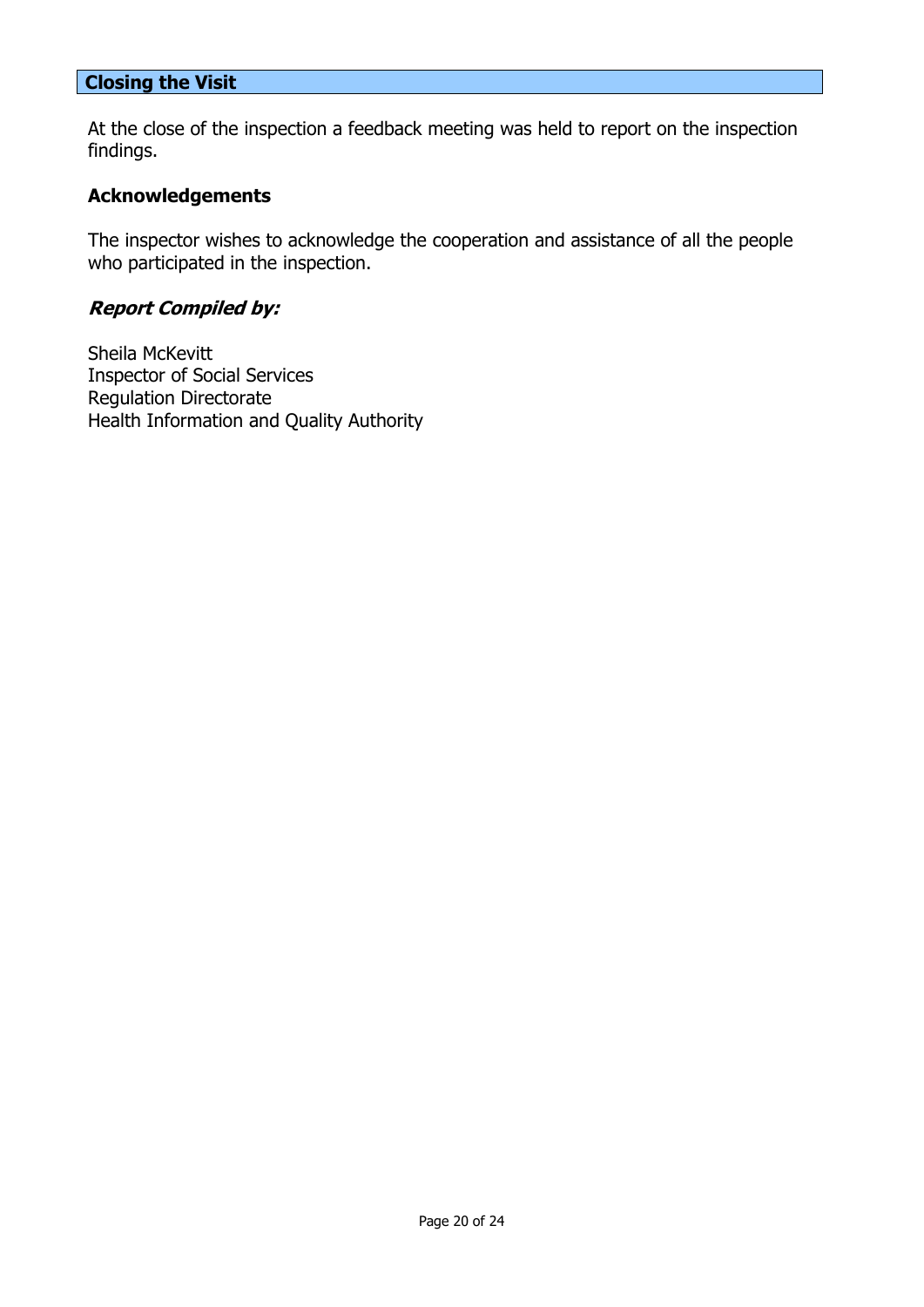# **Health Information and Quality Authority Regulation Directorate**



# **Action Plan**

An tÚdarás Um Fhaisnéis agus Cáilíocht Sláinte

## **Provider's response to inspection report<sup>1</sup>**

| Centre name:               | A designated centre for people with disabilities<br>operated by St Michael's House |
|----------------------------|------------------------------------------------------------------------------------|
| <b>Centre ID:</b>          | OSV-0002334                                                                        |
| <b>Date of Inspection:</b> | 20 April 2015                                                                      |
| Date of response:          | 18 May 2015                                                                        |

#### **Requirements**

This section sets out the actions that must be taken by the provider or person in charge to ensure compliance with the Health Act 2007 (Care and Support of Residents in Designated Centres for Persons (Children And Adults) With Disabilities) Regulations 2013, Health Act 2007 (Registration of Designated Centres for Persons (Children and Adults with Disabilities) Regulations 2013 and the National Standards for Residential Services for Children and Adults with Disabilities.

All registered providers should take note that failure to fulfil your legal obligations and/or failure to implement appropriate and timely action to address the non compliances identified in this action plan may result in enforcement action and/or prosecution, pursuant to the Health Act 2007, as amended, and Regulations made thereunder.

#### **Outcome 12. Medication Management**

**Theme:** Health and Development

### **The Person in Charge (PIC) is failing to comply with a regulatory requirement in the following respect:**

The room where medications were being stored was not appropriate, the room was too bright and too warm.

#### **Action Required:**

 $\overline{a}$ 

Under Regulation 29 (4) (a) you are required to: Put in place appropriate and suitable practices relating to the ordering, receipt, prescribing, storing, disposal and

 $<sup>1</sup>$  The Authority reserves the right to edit responses received for reasons including: clarity; completeness; and,</sup> compliance with legal norms.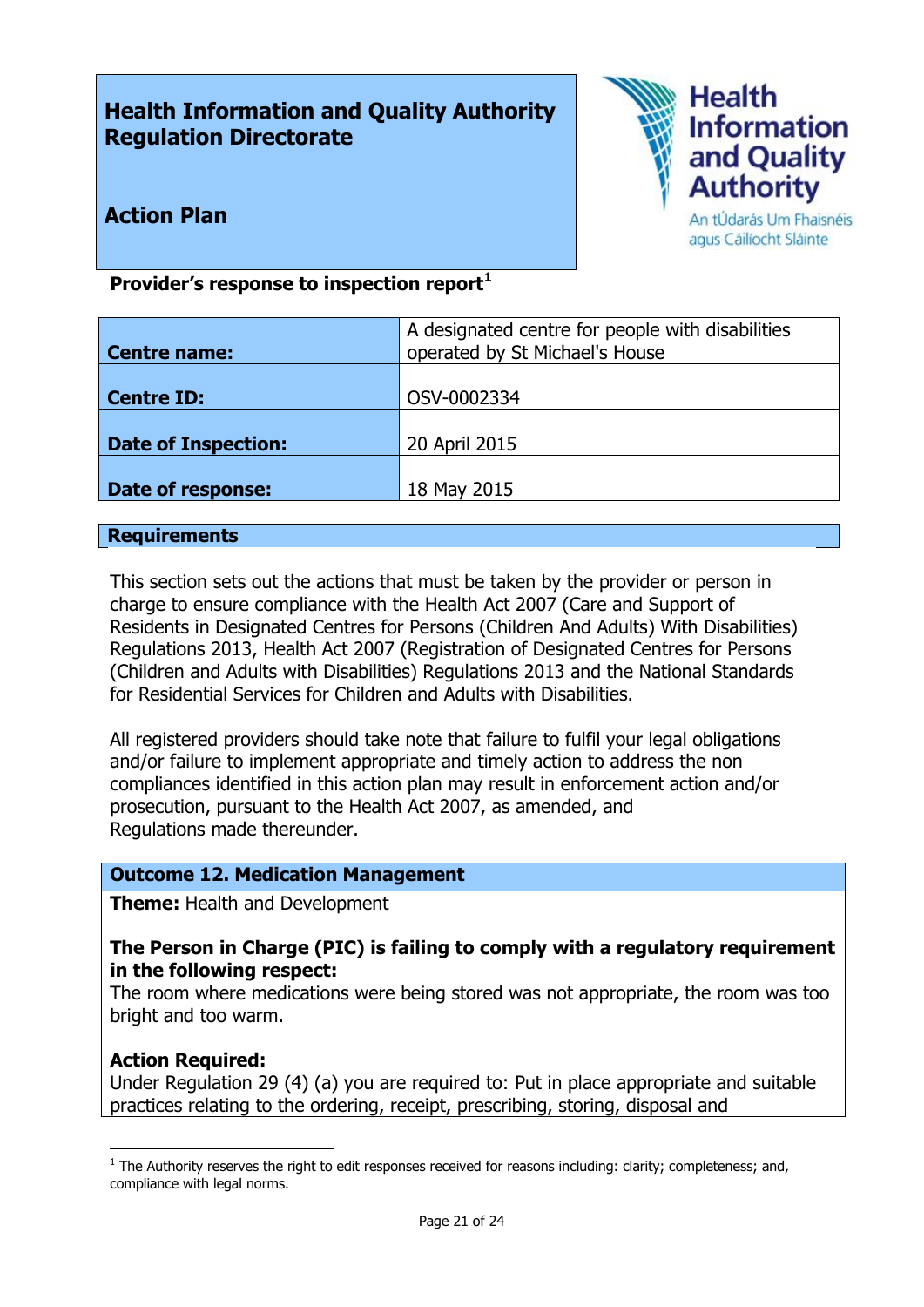administration of medicines to ensure that any medicine that is kept in the designated centre is stored securely.

## **Please state the actions you have taken or are planning to take:**

The Medication press will be moved into the upstairs office commencing on 20/5/15 and will be completed by 31/5/15.

**Proposed Timescale:** 31/05/2015

## **Outcome 13: Statement of Purpose**

**Theme:** Leadership, Governance and Management

## **The Registered Provider is failing to comply with a regulatory requirement in the following respect:**

The statement of purpose did not include all room measurements and included the names of all allied health care professionals.

### **Action Required:**

Under Regulation 03 (1) you are required to: Prepare in writing a statement of purpose containing the information set out in Schedule 1 of the Health Act 2007 (Care and Support of Residents in Designated Centres for Persons (Children and Adults) with Disabilities) Regulations 2013.

#### **Please state the actions you have taken or are planning to take:**

Statement of purpose will be updated to include the above regulatory requirements no later than May 20th.

The revised and updated Statement of Purpose will be forwarded to the Authority.

### **Proposed Timescale:** 31/05/2015

### **Outcome 14: Governance and Management**

**Theme:** Leadership, Governance and Management

#### **The Registered Provider is failing to comply with a regulatory requirement in the following respect:**

Two documents one in relation to planning compliance and the other relating to fire compliance remain outstanding.

### **Action Required:**

Under Regulation 5 of the Health Act 2007 (Registration of Designated Centres for Persons (Children and Adults with Disabilities) Regulations 2013. you are required to: Provide all documentation prescribed under Regulation 5 of the Health Act 2007 (Registration of Designated Centres for Persons (Children and Adults with Disabilities) Regulations 2013.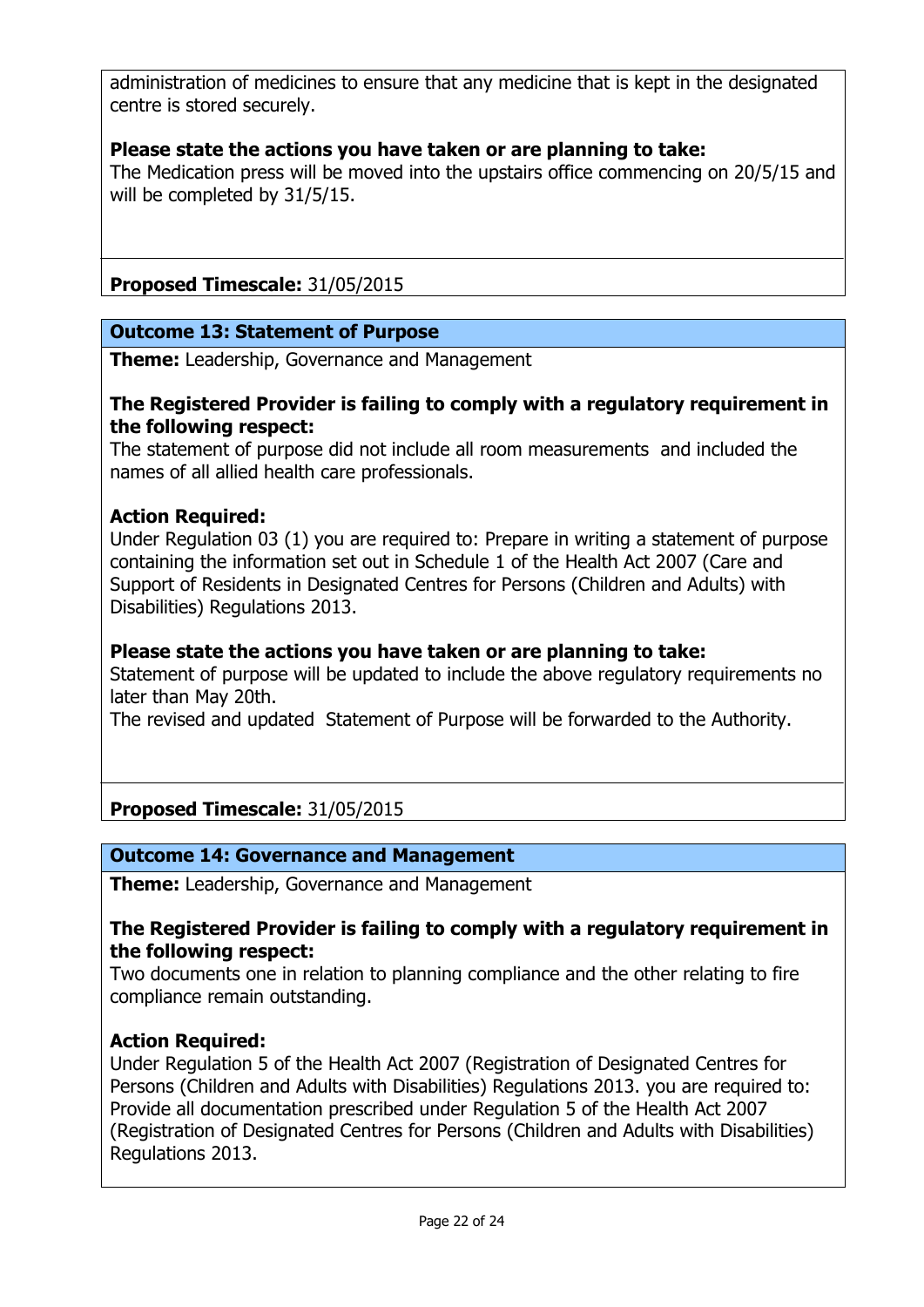#### **Please state the actions you have taken or are planning to take:**

Correspondence received from HIQA on 13/1/15 states applications that have been submitted without the above documentation will be processed up to a point of processed decision and then after 1/3/15, assuming all else is in order, a notice of proposal will be issued.

### **Proposed Timescale:** 31/05/2015

#### **Outcome 18: Records and documentation**

**Theme:** Use of Information

#### **The Registered Provider is failing to comply with a regulatory requirement in the following respect:**

The policy on the provision of information to residents does not reflect the legislative requirements.

#### **Action Required:**

Under Regulation 04 (2) you are required to: Make the written policies and procedures as set out in Schedule 5 of the Health Act 2007 (Care and Support of Residents in Designated Centres for Persons (Children and Adults) with Disabilities) Regulations 2013 available to staff.

#### **Please state the actions you have taken or are planning to take:**

(A) Provision of Information to Residents: The registered provider has developed Guidelines on the Provision of Information to Residents. The PIC will be will be briefed on the contents and implementation of the guidelines by April 30th 2015. The PIC will then brief the staff team and residents on the contents and implementation of the policy. The guidelines will be available for review in the designated centre.

(B) The legislation requires a policy on the Provision of Information to Residents which is being developed in consultation with a group of service users. This policy will take some time as the consultation process is extensive. The registered provider is using the guidelines as an interim measure until the policy is developed. The policy will be completed by December 2015.

Proposed Timescale: (A) 03/06/15 (B) 30/12/15

### **Proposed Timescale:** 30/12/2015

**Theme:** Use of Information

#### **The Registered Provider is failing to comply with a regulatory requirement in the following respect:**

The policy in relation to access to education,training and development was not developed to date.